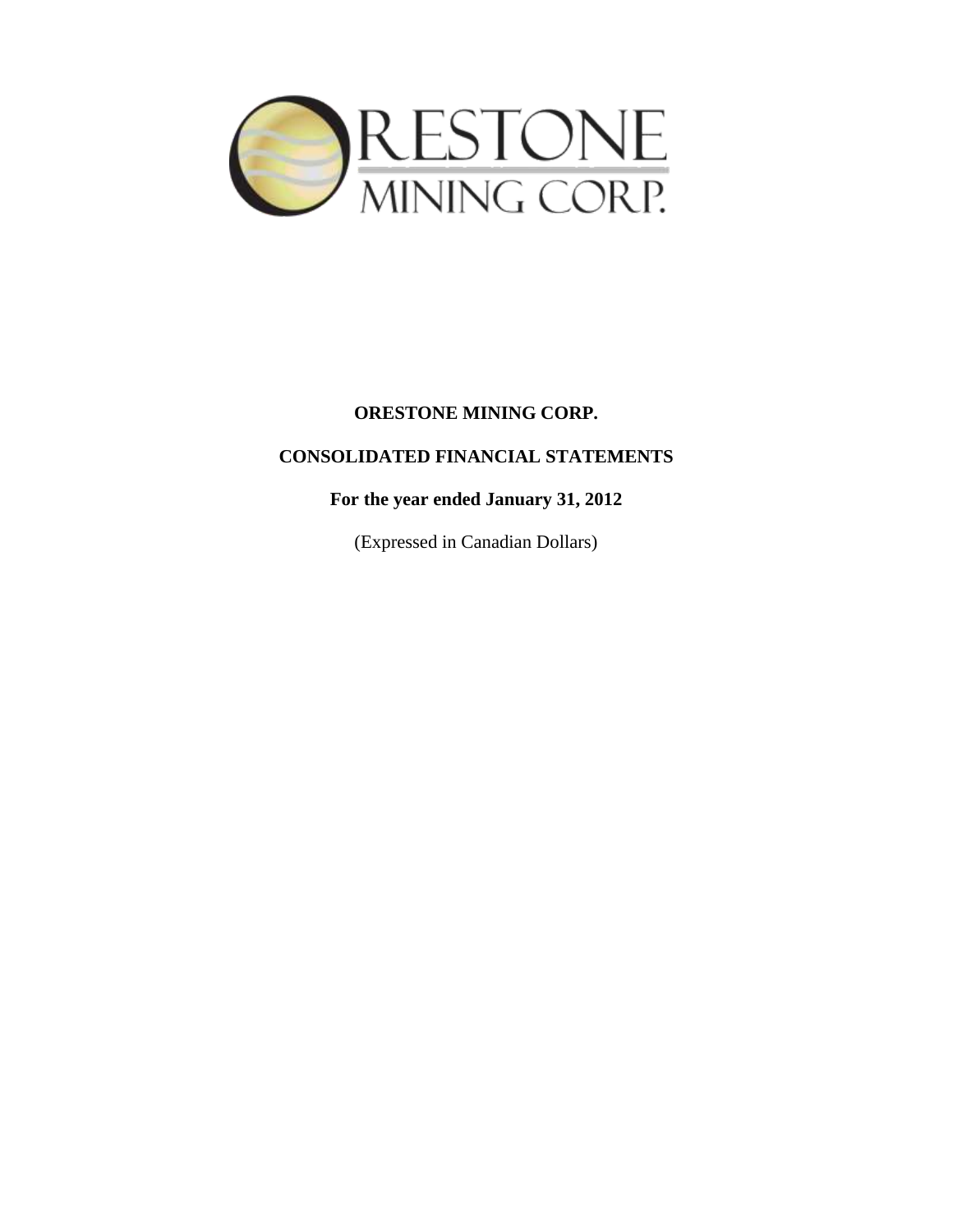

DALE MATHESON CARR-HILTON LABONTE LLP CHARTERED ACCOUNTANTS & BUSINESS ADVISORS

VANCOUVER 1500 - 1140 W. Pender Street Vancouver, BC V6E 4G1 TEL 604.687.4747 | FAX 604.689.2778

TRI-CITIES 700 - 2755 Lougheed Hwy. Port Coquitlam, BC V3B 5Y9 TEL 604.941.8266 | FAX 604.941.0971

WHITE ROCK 301 - 1656 Martin Drive White Rock, BC V4A 6E7 TEL 604.531.1154 | FAX 604.538.2613

WWW.DMCL.CA

#### **INDEPENDENT AUDITOR'S REPORT**

To the Shareholders of Orestone Mining Corp.:

We have audited the accompanying consolidated financial statements of Orestone Mining Corp., which comprise the consolidated statements of financial position as at January 31, 2012, January 31, 2011 and February 1, 2010, and the consolidated statement of comprehensive loss, changes in equity, and cash flows for the years ended January 31, 2012 and January 31, 2011, and a summary of significant accounting policies and other explanatory information.

#### **Management's Responsibility for the Consolidated Financial Statements**

Management is responsible for the preparation and fair presentation of these consolidated financial statements in accordance with International Financial Reporting Standards, and for such internal control as management determines is necessary to enable the preparation of consolidated financial statements that are free from material misstatement, whether due to fraud or error.

#### **Auditor's Responsibility**

Our responsibility is to express an opinion on these consolidated financial statements based on our audits. We conducted our audits in accordance with Canadian generally accepted auditing standards. Those standards require that we comply with ethical requirements and plan and perform the audit to obtain reasonable assurance about whether the consolidated financial statements are free from material misstatement.

An audit involves performing procedures to obtain audit evidence about the amounts and disclosures in the consolidated financial statements. The procedures selected depend on the auditor's judgment, including the assessment of the risks of material misstatement of the consolidated financial statements, whether due to fraud or error. In making those risk assessments, the auditor considers internal control relevant to the entity's preparation and fair presentation of the consolidated financial statements in order to design audit procedures that are appropriate in the circumstances, but not for the purpose of expressing an opinion on the effectiveness of the entity's internal control. An audit also includes evaluating the appropriateness of accounting policies used and the reasonableness of accounting estimates made by management, as well as evaluating the overall presentation of the consolidated financial statements.

We believe that the audit evidence that we have obtained in our audits is sufficient and appropriate to provide a basis for our audit opinion.

#### **Opinion**

In our opinion, the consolidated financial statements present fairly, in all material respects, the financial position of Orestone Mining Corp. as at January 31, 2012, January 31, 2011 and February 1, 2010, and its financial performance and its cash flows for the years ended January 31, 2012 and January 31, 2011, in accordance with International Financial Reporting Standards.

#### **Emphasis of Matter**

Without modifying our opinion, we draw attention to Note 1 to the consolidated financial statements which describes matters and conditions that indicate the existence of a material uncertainty that may cast significant doubt about the Company's ability to continue as a going concern.

uce

**DALE MATHESON CARR-HILTON LABONTE LLP CHARTERED ACCOUNTANTS**

Vancouver, Canada May 29, 2012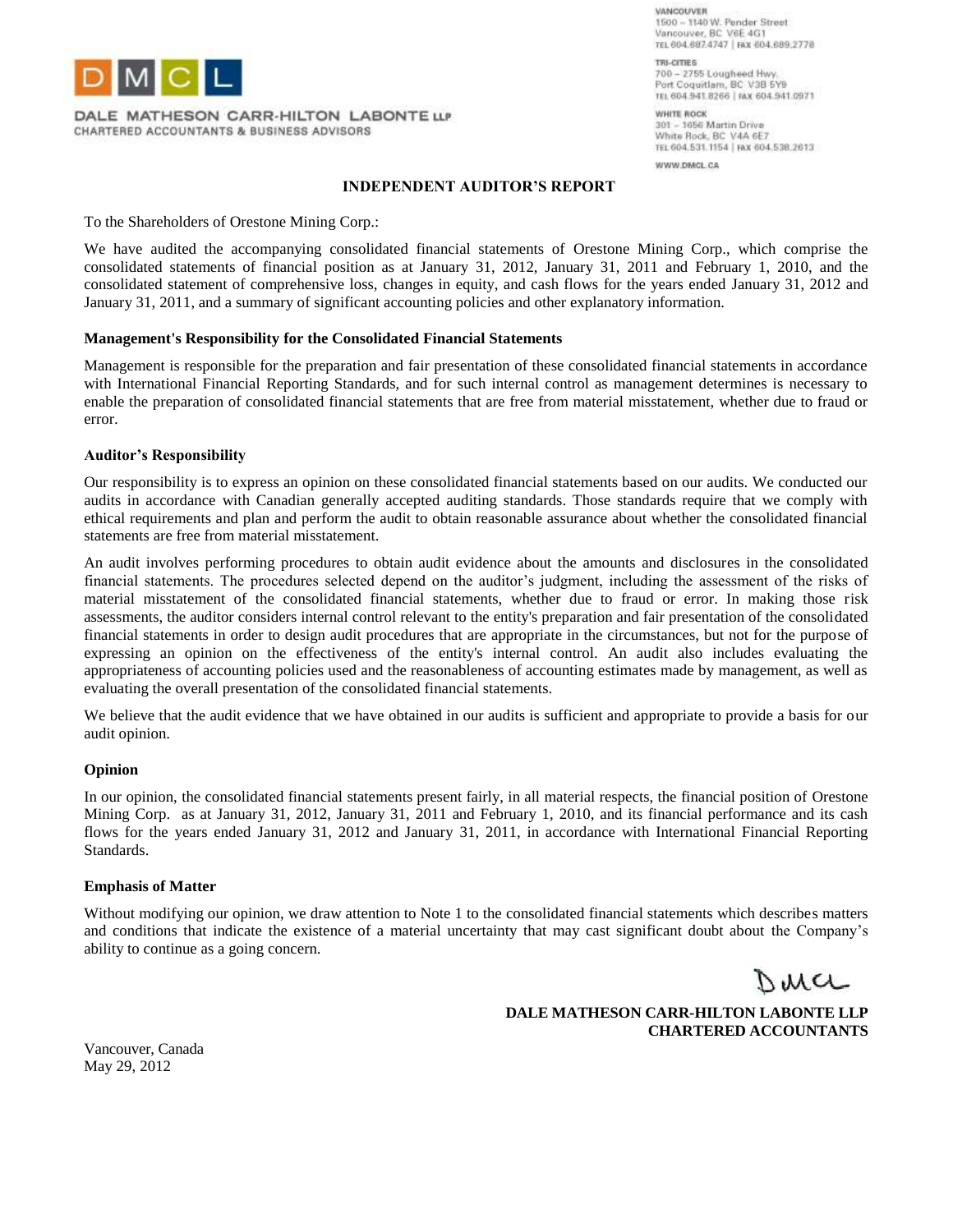#### CONSOLIDATED STATEMENT OF FINANCIAL POSITION

(Expressed in Canadian dollars)

|                                   | <b>Notes</b> | January 31,<br>2012 | January 31,<br>2011 | February 1,<br>2010    |
|-----------------------------------|--------------|---------------------|---------------------|------------------------|
|                                   |              | \$                  | \$                  | \$                     |
| <b>ASSETS</b>                     |              |                     | (Note $16$ )        | (Note 16)              |
| <b>Current Assets</b>             |              |                     |                     |                        |
| Cash                              |              | 190,159             | 21,646              | 29,350                 |
| Receivables                       | 3            | 72,195              | 83,500              | 2,769                  |
| Mining tax credit recoverable     | 6            | 216,040             | 76,082              | 28,582                 |
| Prepaids                          |              | 34,076              | 2,835               |                        |
|                                   |              | 512,470             | 184,063             | 60,701                 |
| <b>Non-current Assets</b>         |              |                     |                     |                        |
| Equipment                         | 4            | 2,837               | 3,981               | 5,664                  |
| Exploration and evaluation assets | 6            | 3,102,759           | 2,813,691           | 2,146,095              |
| Deposits                          | 6            | 42,800              | 17,500              | 81,048                 |
| <b>Reclamation</b> bonds          | 6            | 29,000              | 29,000              |                        |
|                                   |              | 3,177,396           | 2,864,172           | 2,232,807              |
|                                   |              | 3,689,866           | 3,048,235           | 2,293,508              |
| <b>LIABILITIES</b>                |              |                     |                     |                        |
| <b>Current</b>                    |              |                     |                     |                        |
| Trade and other payables          | 7,9          | 432,417             | 233,785             | 110,623                |
| Due to related parties            | $\,8$        | 45,875              | 178,070             |                        |
| Loans payable                     | 9            |                     |                     | 225,000                |
|                                   |              | 478,292             | 411,855             | 335,623                |
| <b>SHAREHOLDERS' EQUITY</b>       |              |                     |                     |                        |
| Share capital                     | 10           | 4,709,009           | 3,675,979           | 2,540,989              |
| Reserves                          |              | 461,134             | 5,270               |                        |
| Deficit                           |              | (1,958,569)         | (1,044,869)         | (583, 104)             |
|                                   |              | 3,211,574           | 2,636,380           | $\overline{1,}957,885$ |
|                                   |              |                     |                     |                        |
|                                   |              | 3,689,866           | 3,048,235           | 2,293,508              |

**Nature and continuance of operations** (Note 1) **Subsequent events** (Note 15)

These consolidated financial statements are authorized for issue by the Board of Directors.

They are signed on the Company's behalf by:

÷

| "David Hottman" | <b>Director</b> | "Garv Nordin" | Jirector |
|-----------------|-----------------|---------------|----------|
| David Hottman   |                 | Gary Nordin   |          |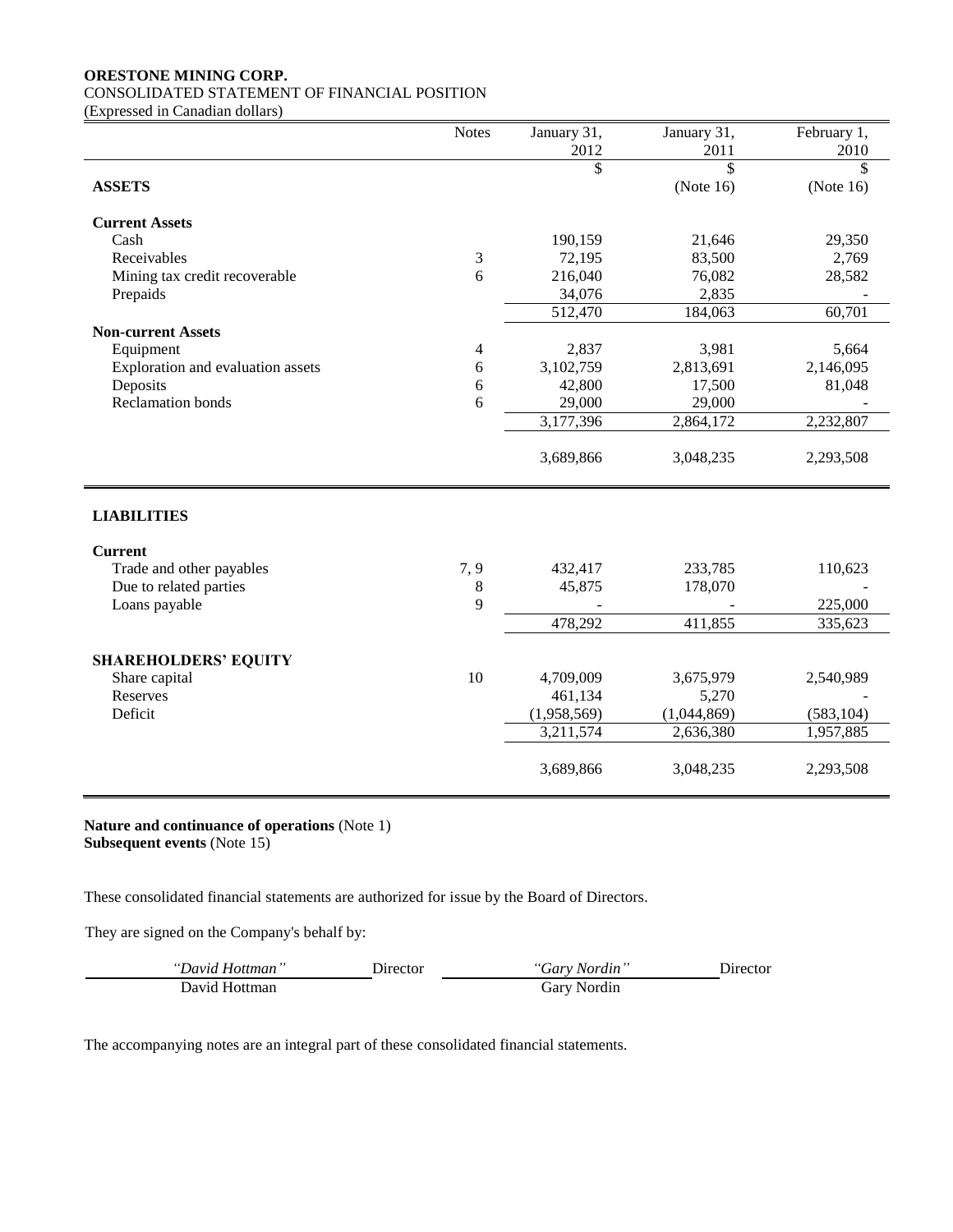# CONSOLIDATED STATEMENTS OF COMPREHENSIVE LOSS

(Expressed in Canadian dollars)

|                                                            |              | For the years ended January 31, |           |
|------------------------------------------------------------|--------------|---------------------------------|-----------|
|                                                            | <b>Notes</b> | 2012                            | 2011      |
|                                                            |              | \$                              | \$        |
| <b>EXPENSES</b>                                            |              |                                 | (Note 16) |
| Consulting                                                 | 8            |                                 | 54,934    |
| Depreciation                                               | 4            | 1,144                           | 1,683     |
| Filing fees                                                |              | 22,331                          | 29,191    |
| Investor relations                                         |              | 83,215                          | 5,069     |
| Management and consulting fees                             | 8            | 22,000                          | 109,238   |
| Office, rent and miscellaneous                             | 8            | 53,952                          | 31,075    |
| Project search                                             |              | 3,426                           |           |
| Professional fees                                          |              | 73,962                          | 248,075   |
| Salaries and benefits                                      |              | 144,466                         |           |
| Share-based payments                                       | 10           | 143,974                         |           |
|                                                            |              | 548,470                         | 479,265   |
| <b>OTHER ITEMS</b>                                         |              |                                 |           |
| (Gain) loss on debt settlement                             | 8, 9, 10     | 157,332                         | (17,500)  |
| Write-off of trade and other receivables                   |              | 45,396                          |           |
| Write-off of exploration and evaluation assets             | 6            | 162,502                         |           |
|                                                            |              | 365,230                         | (17,500)  |
| <b>COMPREHENSIVE LOSS</b>                                  |              | 913,700                         | 461,765   |
| <b>LOSS PER COMMON SHARE - BASIC AND</b><br><b>DILUTED</b> | 11           | \$0.02                          | \$0.01    |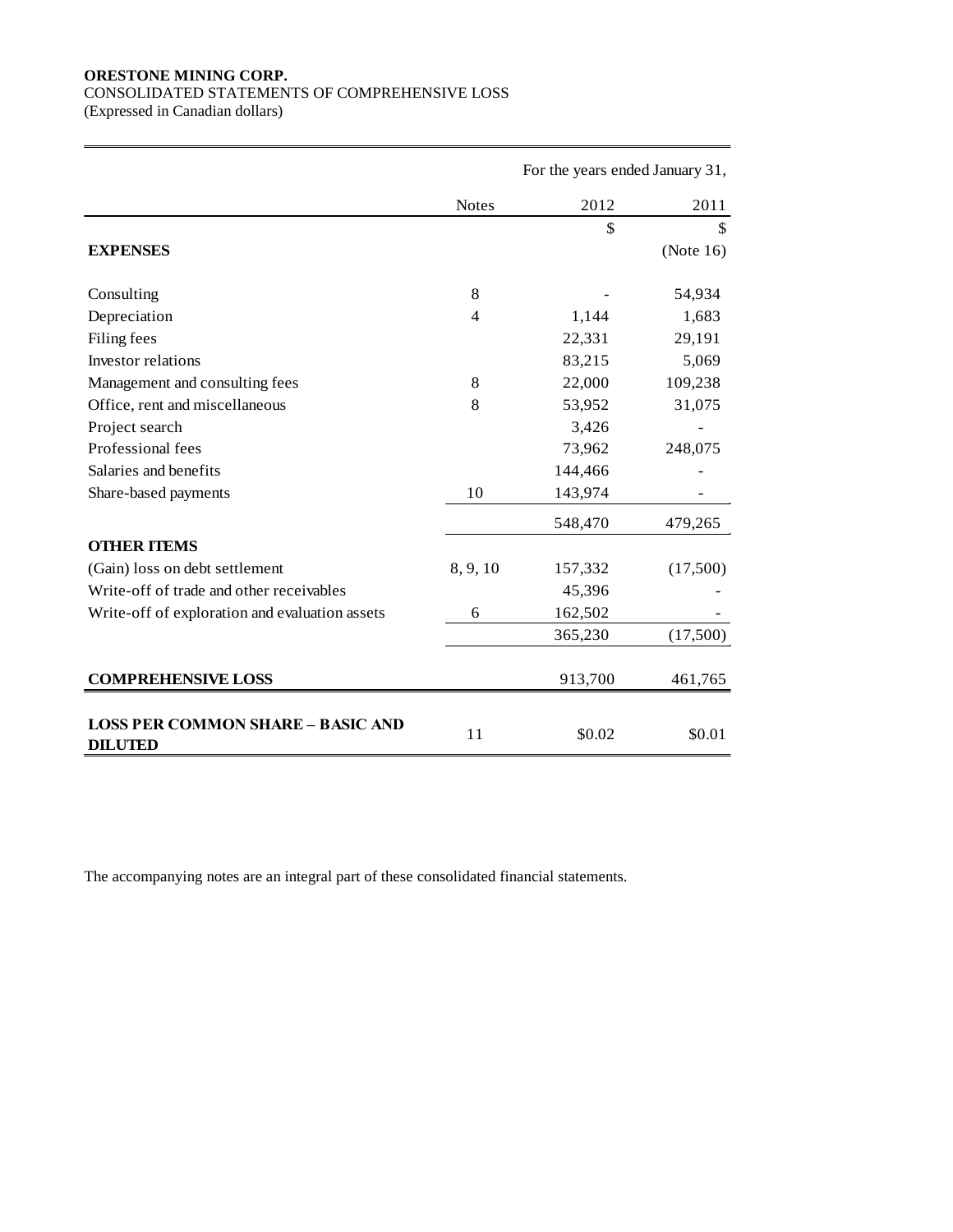CONSOLIDATED STATEMENT OF CHANGES IN EQUITY (Expressed in Canadian dollars)

|                                                |                          |                            | Reserves                 |                          |               |                            |
|------------------------------------------------|--------------------------|----------------------------|--------------------------|--------------------------|---------------|----------------------------|
|                                                | Number of                |                            |                          | Share-based              |               | Total shareholders'        |
|                                                | shares                   | Share capital              | Warrant                  | payments                 | Deficit       | equity                     |
|                                                |                          | \$.                        | \$                       | \$                       | \$            | \$                         |
| Balance as at February 1, 2010 (Note 16)       | 22,568,581               | 2,540,989                  |                          |                          | (583, 104)    | 1,957,885                  |
| Recapitalization transactions                  |                          |                            |                          |                          |               |                            |
| Equity accounts of Orestone                    | 24,861,332               | 1,677,983                  |                          | 1,068,386                | (559, 571)    | 2,186,798                  |
| Elimination of Orestone's equity accounts      |                          | (1,677,983)                |                          | (1,068,386)              | 559,571       | (2,186,798)                |
| Shares acquired by legal parent                | (22, 568, 581)           |                            |                          |                          |               |                            |
| Shares issued on reverse take-over             | 22,568,581               | 1,118,760                  |                          |                          |               | 1,118,760                  |
| Shares issued                                  |                          |                            |                          |                          |               |                            |
| For finder's fees (Note 5)                     | 200,000                  | 10,000                     | 5,270                    |                          |               | 15,270                     |
| For debt settlement (Note 9)                   | 250,000                  | 7,500                      |                          |                          |               | 7,500                      |
| For exploration and evaluation assets (Note 6) | 200,000                  | 14,000                     |                          |                          |               | 14,000                     |
| Share issue costs                              |                          | (15,270)                   |                          |                          |               | (15,270)                   |
| Comprehensive loss for the year                |                          |                            |                          |                          | (461,765)     | (461,765)                  |
| Balance as at January 31, 2011 (Note 16)       | 48,079,913               | 3,675,979                  | 5,270                    | $\overline{\phantom{a}}$ | (1,044,869)   | 2,636,380                  |
| Shares issued                                  |                          |                            |                          |                          |               |                            |
| For cash (Note 10)                             | 12,265,000               | 669,610                    | 311,890                  |                          |               | 981,500                    |
| For debt settlement (Notes 8,10)               | 5,244,400                | 419,552                    |                          |                          |               | 419,552                    |
| Share issue costs (Note 10)                    |                          | (56, 132)                  |                          |                          |               | (56, 132)                  |
| Share-based payments (Note 10)                 | $\blacksquare$           |                            | $\sim$                   | 143,974                  |               | 143,974                    |
| Comprehensive loss for the year                | $\overline{\phantom{a}}$ | $\blacksquare$             | $\overline{\phantom{a}}$ | $\blacksquare$           | (913,700)     | (913,700)                  |
| Balance as at January 31, 2012                 | 65,589,313               | 4,709,009<br><sup>\$</sup> | 317,160<br>$\mathbb{S}$  | 143,974<br>$\mathbb{S}$  | \$(1,958,569) | 3,211,574<br><sup>\$</sup> |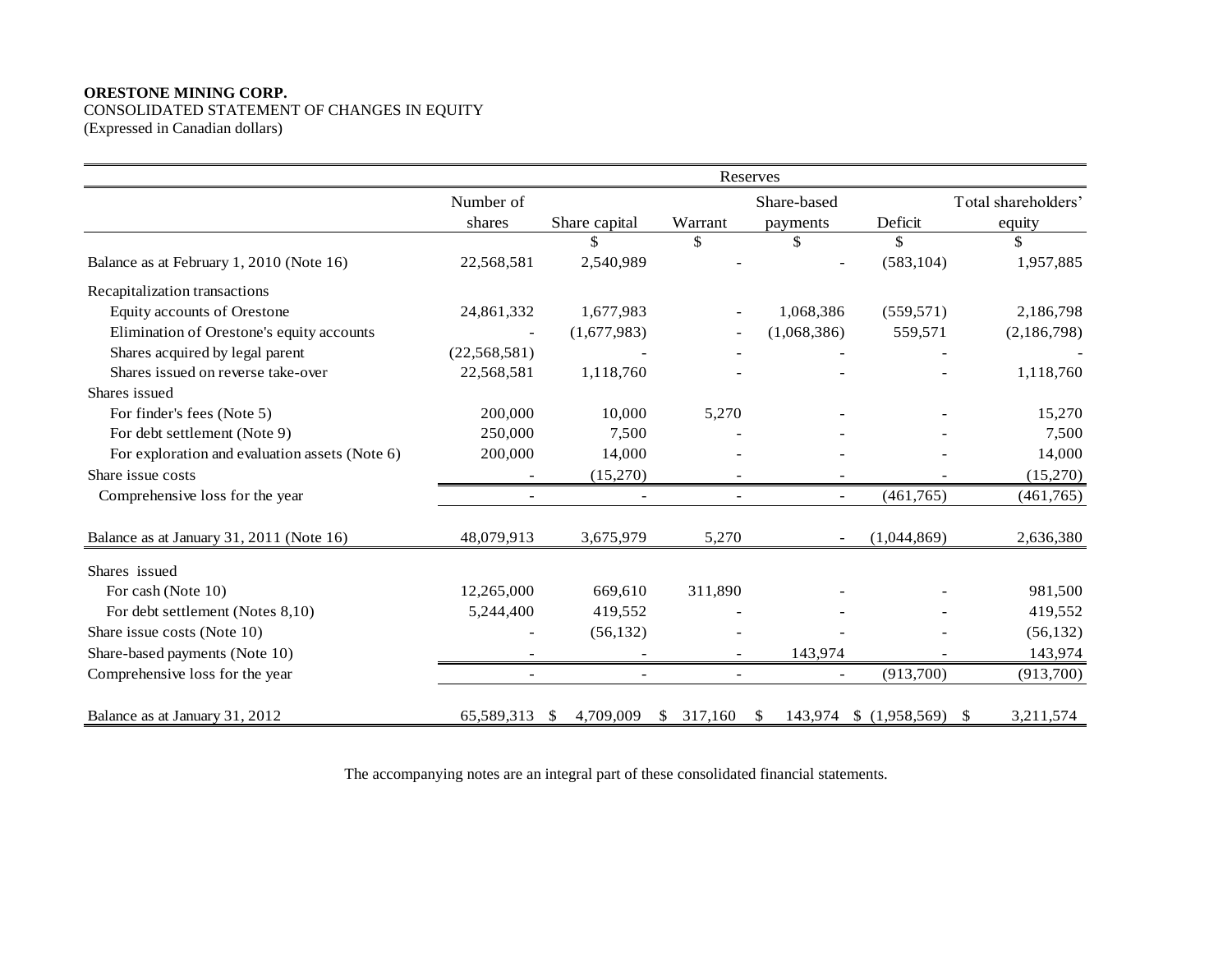# CONSOLIDATED STATEMENTS OF CASH FLOWS

(Expressed in Canadian dollars)

|                                                     | For the years ended January 31, |                          |
|-----------------------------------------------------|---------------------------------|--------------------------|
|                                                     | 2012                            | 2011                     |
|                                                     | \$                              | \$                       |
|                                                     |                                 | (Note 16)                |
| <b>CASH FLOWS FROM OPERATING ACTIVITIES</b>         |                                 |                          |
| Net loss                                            | \$ (913,700)                    | (461,765)<br>\$          |
| Non-cash operating items:                           |                                 |                          |
| Depreciation                                        | 1,144                           | 1,683                    |
| (Gain) loss on settlement of debt                   | 157,332                         | (17,500)                 |
| Share-based payments                                | 143,974                         |                          |
| Write-off of trade and other receivables            | 45,396                          |                          |
| Write-off of exploration and evaluation assets      | 162,502                         |                          |
|                                                     | (403, 352)                      | (477, 582)               |
| Changes in non-cash working capital items:          |                                 |                          |
| Receivables                                         | (34,091)                        | 61,164                   |
| Mining tax credit recoverable                       | 35,042                          |                          |
| Prepaids                                            | (31,241)                        | (1,960)                  |
| Trade and other payables                            | 46,581                          | 55,743                   |
| Due to related parties                              | (7,019)                         | 119,555                  |
| Net cash used in operating activities               | (394,080)                       | (243,080)                |
| <b>CASH FLOWS FROM INVESTING ACTIVITIES</b>         |                                 |                          |
| Cash acquired in reverse take-over                  |                                 | 439,419                  |
| Exploration and evaluation assets                   | (337, 475)                      | (209, 043)               |
| <b>Reclamation</b> bonds                            |                                 | 5,000                    |
| Deposits                                            | (25,300)                        |                          |
| Net cash provided by (used in) investing activities | (362, 775)                      | 235,376                  |
| <b>CASH FLOWS FROM FINANCING ACTIVITIES</b>         |                                 |                          |
| Proceeds from issuance of common shares             | 981,500                         |                          |
| Share issue costs                                   | (56, 132)                       | $\overline{\phantom{a}}$ |
| Net cash provided by financing activities           | 925,368                         | $\overline{\phantom{a}}$ |
| <b>CHANGE IN CASH</b>                               | 168,513                         | (7,704)                  |
| <b>CASH, BEGINNING</b>                              | 21,646                          | 29,350                   |
| <b>CASH, ENDING</b>                                 | \$190,159                       | \$21,646                 |

Supplemental disclosures with respect to cash flows (Note 14)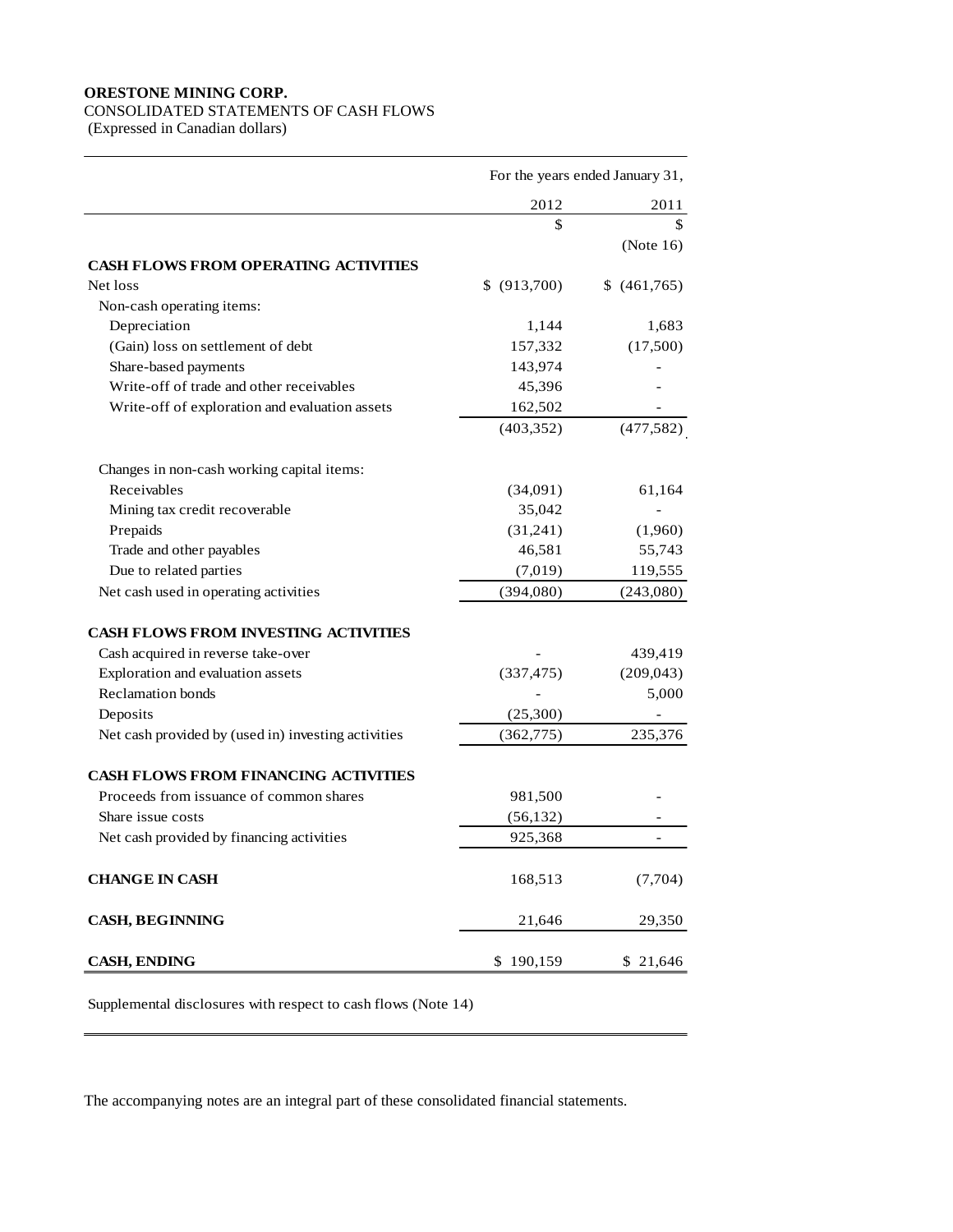## **1. NATURE AND CONTINUANCE OF OPERATIONS**

Orestone Mining Corp. (the "Company" or "Orestone") was incorporated under the Business Corporations Act (British Columbia) on April 30, 2007 and its principal business activity is the exploration of mineral properties. The address of the Company's registered and head office is 19<sup>th</sup> floor, 885 West Georgia Street, Vancouver, BC, Canada V6C 3H4.

Pursuant to an Arrangement Agreement (the "Agreement") dated March 15, 2010 as amended on April 30, 2010 and completed on June 3, 2010, Orestone, through its wholly-owned subsidiary 0875639 BC Ltd. ("0875639"), acquired all of the issued and outstanding shares of Intuitive Exploration Inc. ("NTE"), an arm's length private British Columbia company. Pursuant to the Agreement, NTE and 0875639 merged to form Amalco, a wholly-owned subsidiary of Orestone, which changed its name to Intuitive Exploration Inc. ("Intuitive"). The transaction, completed by way of share exchange, resulted in a reverse takeover ("RTO") of Orestone. Accordingly, under the principles applicable to these transactions, it is considered to be a capital transaction by Intuitive, whereby Intuitive, legally the Company's wholly-owned subsidiary, has acquired the assets and liabilities of Orestone and is considered to be the continuing entity for accounting purposes. Therefore, for the purposes of these consolidated financial statements, the "Company" is defined as the combined entity post RTO. See Note 5.

These consolidated financial statements have been prepared on a going concern basis which assumes that the Company will be able to realize its assets and discharge its liabilities in the normal course of business for the foreseeable future. The continuing operations of the Company are dependent upon its ability to raise adequate financing to develop its exploration and evaluation assets, and to commence profitable operations in the future. To date the Company has not generated any significant revenues and is considered to be in the exploration stage.

Management's plan includes continuing to pursue additional sources of financing through equity offerings, seeking joint venture partners to fund exploration, monitoring exploration activity and reducing overhead costs. As a result, management expects that the Company will have sufficient capital to fund operations and keep its exploration and evaluation assets in good standing for the upcoming fiscal year. Further discussion of liquidity risk has been disclosed in Notes 12 and 13.

These consolidated financial statements do not include any adjustments relating to the recoverability and classification of recorded asset amounts and classification of liabilities that might be necessary should the Company be unable to continue in existence.

## **2. SIGNIFICANT ACCOUNTING POLICIES AND BASIS OF PRESENTATION**

#### **Statement of compliance and conversion to International Financial Reporting Standards**

The Canadian Accounting Standards Board ("AcSB") confirmed in February 2008 that International Financial Reporting Standards ("IFRS") will replace Canadian generally accepted accounting principles ("Canadian GAAP") for publicly accountable enterprises for financial periods beginning on or after January 1, 2011.

These consolidated financial statements have been prepared in accordance and compliance with International Financial Reporting Standards as issued by the International Accounting Standards Board ("IASB") and interpretations of the International Financial Reporting Interpretations Committee ("IFRIC"). These are the Company's first annual financial statements presented in accordance with IFRS. The disclosures concerning the transition from Canadian GAAP to IFRS are presented in Note 16.

The financial statements were authorized for issue on May 29, 2012 by the directors of the Company.

#### **Basis of presentation**

The consolidated financial statements of the Company have been prepared on an accrual basis and are based on historical costs, modified where applicable. The consolidated financial statements are presented in Canadian dollars unless otherwise noted.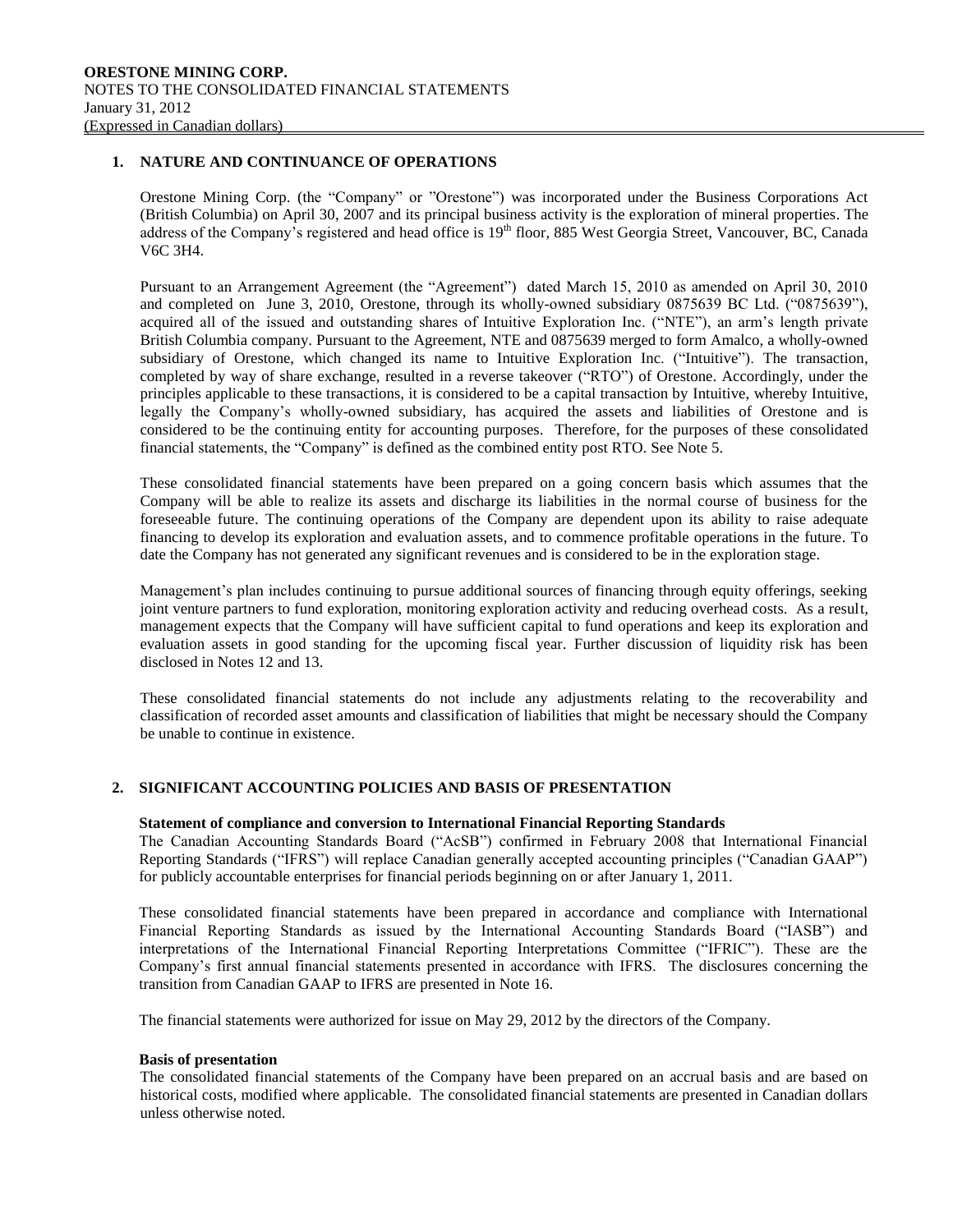#### **Accounting estimates and judgments**

The preparation of these financial statements requires management to make estimates and judgments and form assumptions that affect the reported amounts and other disclosures in these financial statements. The estimates and associated assumptions are based on historical experience and various other factors that are believed to be reasonable under the circumstances, the results of which form the basis of making the judgments about carrying values of assets and liabilities that are not readily apparent from other sources. Actual results may differ from these estimates under different assumptions and conditions.

The estimates and underlying assumptions are reviewed on an ongoing basis. Revisions to accounting estimates are recognized in the period in which the estimate is revised if the revision affects only that period or in the period of the revision and further periods if the review affects both current and future periods.

Critical accounting estimates are estimates and assumptions made by management that may result in material adjustments to the carrying amount of assets and liabilities within the next financial year. Critical estimates used in the preparation of these financial statements include, among others, the recoverability of receivables and mineral tax credit recoverable, impairment of assets, measurement of share-based payments and valuation of reclamation obligations.

Critical accounting judgments are accounting policies that have been identified as being complex or involving subjective judgments or assessments. Critical accounting judgments include the expected economic lives of and the estimated future operating results and net cash flows from exploration and evaluation assets and equipment.

#### **Basis of consolidation**

#### *Subsidiaries*

The consolidated financial statements include the financial statements of the Company and entities controlled by the Company (its "subsidiaries") Control is achieved where the Company has the power to govern the financial and operating policies of an entity so as to obtain benefits from its activities.

The Company's subsidiaries are:

|                                | % of ownership | Jurisdiction | Principal activity         |
|--------------------------------|----------------|--------------|----------------------------|
| Intuitive Exploration Inc.     | 100%           | Canada       | Exploration company        |
| Intuitive Exploration USA Inc. | 100%           | USA          | <b>Exploration</b> company |

Subsidiaries are fully consolidated from the date of acquisition, being the date on which the Company obtains control, and continue to be consolidated until the date that such control ceases.

#### *Jointly controlled operations and assets*

Joint control is defined as contractually agreed sharing of control over an economic activity, and exists only when the strategic financial and operating decisions relating to the activity require the unanimous consent of the parties sharing control (the ventures). A portion of the Company's exploration activities is conducted jointly with others when the Company enters into agreements that provide for specific percentage interests in exploration properties.

A jointly controlled asset involves joint control and ownership by the Company and other venturers of assets contributed to or acquired for the purpose of the joint venture, without the formation of a corporation, partnership or other entity. The Company accounts for its share of the jointly controlled assets, any liabilities it has incurred, its share of any liabilities jointly incurred with other ventures, income from the sale or use of its share of the joint venture's output, together with its share of the expenses incurred by the joint venture, and any expenses it incurs in relation to its interest in the joint venture.

As at January 31, 2012 and January 31, 2011 the Company has a 51% in the Todd Creek Property joint venture (Note 6).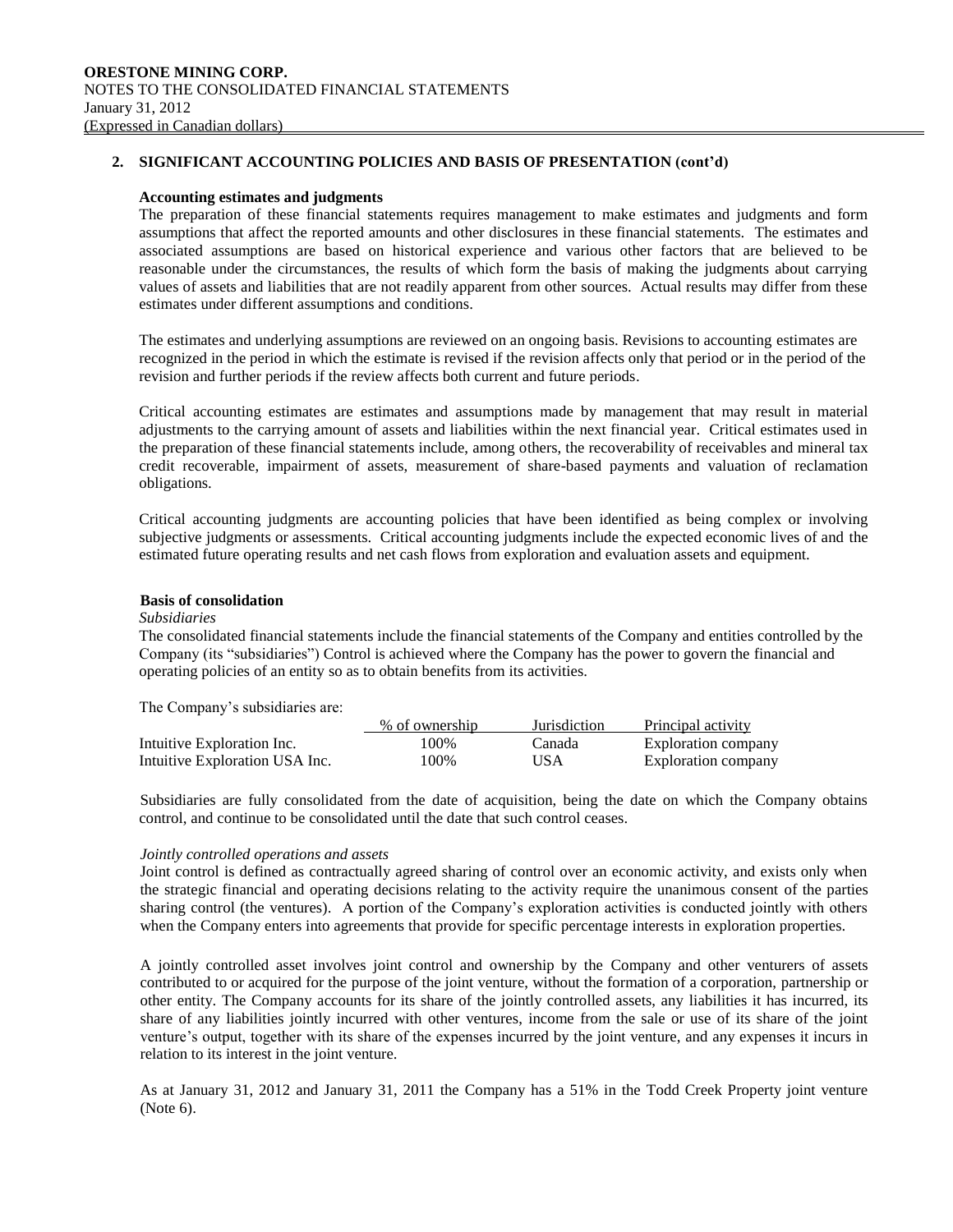## **Basis of consolidation (cont'd)**

#### *Inter-company balances and transactions*

Inter-company balances and transactions, including unrealised income and expenses arising from inter-company transactions, are eliminated in preparing the consolidated financial statements.

#### **Foreign currency translation**

#### Functional currency

The functional currency of the Company and its subsidiaries is measured using the currency of the primary economic environment in which that entity operates. The consolidated financial statements are presented in Canadian dollars, which is the presentation and the functional currency of the parent company and all of its subsidiaries.

#### Transactions and balances

Foreign denominated monetary assets and liabilities are translated to their Canadian dollar equivalents using foreign exchange rates that prevailed at the period end exchange rate. Non-monetary items are translated at historical exchange rates, except for items carried at market value, which are translated at the rate of exchange in effect at the period end exchange rate. Revenue and expenses are translated at average rates of exchange during the period. Exchange gains or losses arising on foreign currency translation are included in the determination of operating results for the year.

#### **Equipment**

Equipment is stated at historical cost less accumulated depreciation and accumulated impairment losses. Depreciation is provided on the declining balance basis at the following rates per annum:

| Equipment          | 20% |
|--------------------|-----|
| Computer equipment | 55% |

Subsequent costs are included in the asset's carrying amount or recognized as a separate asset, as appropriate, only when it is probable that future economic benefits associated with the item will flow to the Company and the cost of the item can be measured reliably. The carrying amount of the replaced part is derecognized. All other repairs and maintenance are charged to the statement of comprehensive loss during the financial period in which they are incurred.

Gains and losses on disposals are determined by comparing the proceeds with the carrying amount and are recognized in profit or loss.

#### **Exploration and evaluation assets**

Exploration and evaluation assets include the costs of acquiring licenses, costs associated with exploration and evaluation activity, and the fair value (at acquisition date) of exploration and evaluation assets acquired in a business combination. Exploration and evaluation expenditures are capitalized. Costs incurred before the Company has obtained the legal rights to explore an area are recognized in profit or loss.

Mining exploration tax credits from the Government of British Columbia for certain exploration expenditures incurred in British Columbia are treated as a reduction of the exploration and development costs of the respective exploration property.

Exploration and evaluation assets are assessed for impairment if (i) sufficient data exists to determine technical feasibility and commercial viability, and (ii) facts and circumstances suggest that the carrying amount exceeds the recoverable amount.

Once the technical feasibility and commercial viability of the extraction of mineral resources in an area of interest are demonstrable, exploration and evaluation assets attributable to that area of interest are first tested for impairment and then reclassified to mining property and development assets within property, plant and equipment.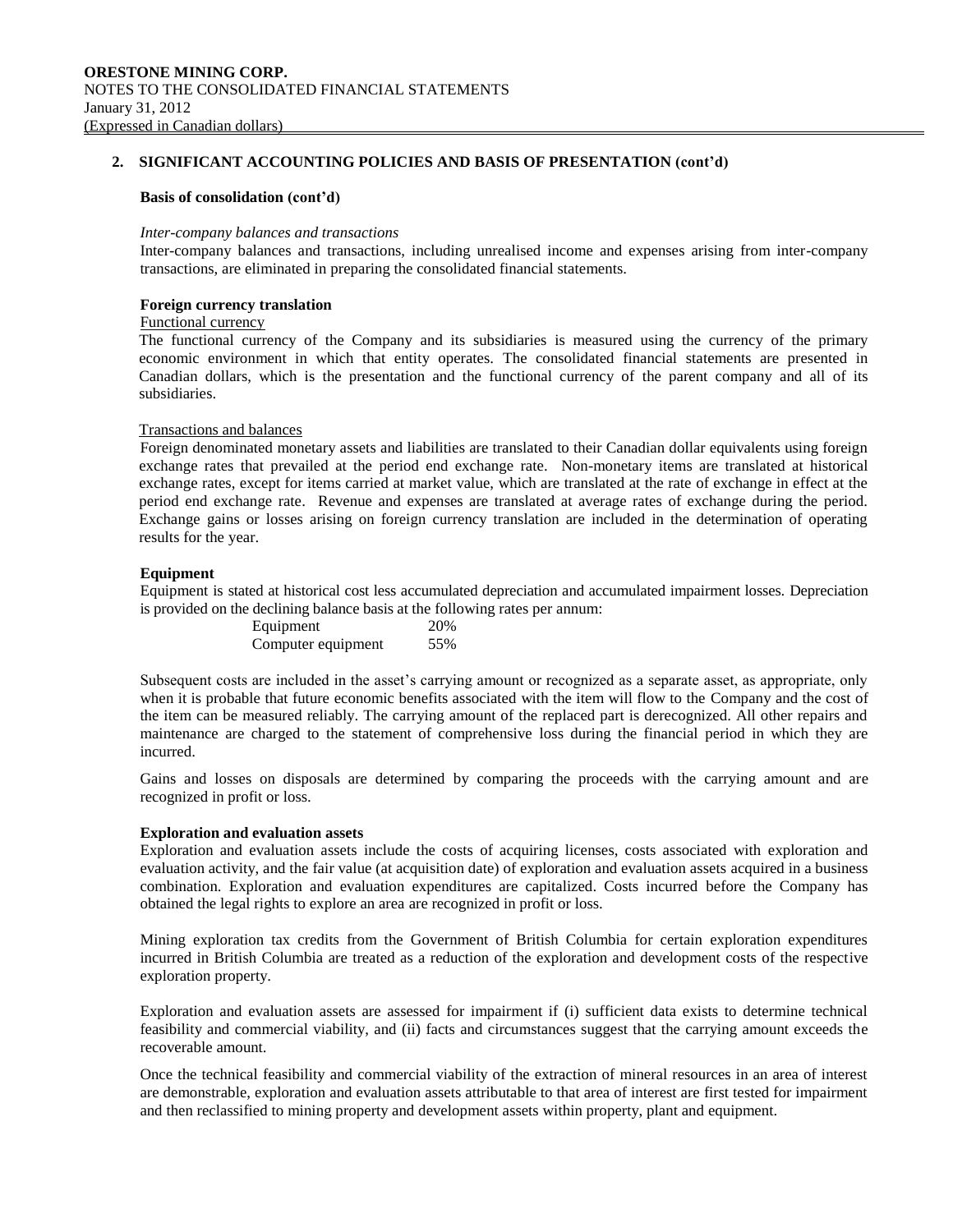#### **Restoration and environmental obligations**

Recoverability of the carrying amount of any exploration and evaluation assets is dependent on successful development and commercial exploitation, or alternatively, sale of the respective areas of interest.

The Company recognizes liabilities for statutory, contractual, constructive or legal obligations associated with the retirement of long-term assets, when those obligations result from the acquisition, construction, development or normal operation of the assets. The net present value of future restoration cost estimates arising from the decommissioning of plant and other site preparation work is capitalized to exploration and evaluation assets along with a corresponding increase in the restoration provision in the period incurred. Discount rates using a pre-tax rate that reflect the time value of money are used to calculate the net present value. The restoration asset will be depreciated on the same basis as other mining assets.

The Company's estimates of restoration costs could change as a result of changes in regulatory requirements, discount rates and assumptions regarding the amount and timing of the future expenditures. These changes are recorded directly to mining assets with a corresponding entry to the restoration provision. The Company's estimates are reviewed annually for changes in regulatory requirements, discount rates, effects of inflation and changes in estimates.

Changes in the net present value, excluding changes in the Company's estimates of reclamation costs, are charged to profit and loss for the period.

The net present value of restoration costs arising from subsequent site damage that is incurred on an ongoing basis during production are charged to profit or loss in the period incurred.The costs of restoration projects that were included in the provision are recorded against the provision as incurred. The costs to prevent and control environmental impacts at specific properties are capitalized in accordance with the Company's accounting policy for exploration and evaluation assets

The Company currently has no known material rehabilitation and environmental costs. The Company however has reclamation bonds in place in the amount of \$29,000 in respect of the Captain property (Note 6).

#### **Impairment of non-financial assets**

The carrying amount of the Company's long-lived assets (which include equipment and exploration and evaluation assets) is reviewed for impairment if there is any indication that the carrying amount may not be recoverable. If any such indication is present, the recoverable amount of the asset is estimated in order to determine whether impairment exists.

An asset's recoverable amount is the higher of fair value less costs to sell and value in use. In assessing value in use, the estimated future cash flows are discounted to their present value, using a pre-tax discount rate that reflects current market assessments of the time value of money and the risks specific to the asset for which estimates of future cash flows have not been adjusted. Where the asset does not generate cash flows that are independent from other assets, the Company estimates the recoverable amount of the cash-generating unit to which the asset belongs.

If the recoverable amount of an asset or cash generating unit is estimated to be less than its carrying amount, the carrying amount is reduced to the recoverable amount. Impairment is recognized immediately as a charge in the statement of comprehensive loss. Where an impairment subsequently reverses, the carrying amount is increased to the revised estimate of recoverable amount but only to the extent that this does not exceed the carrying value that would have been determined if no impairment had previously been recognized. A reversal is recognized as a recovery in the statement of comprehensive loss for the period.

#### **Share-based payments**

The Company grants share purchase options to directors, officers, employees and consultants to purchase common shares. The fair value of options granted is recognized as a share-based payment expense with a corresponding increase in equity. An individual is classified as an employee when the individual is an employee for legal or tax purposes (direct employee) or provides services similar to those performed by a direct employee.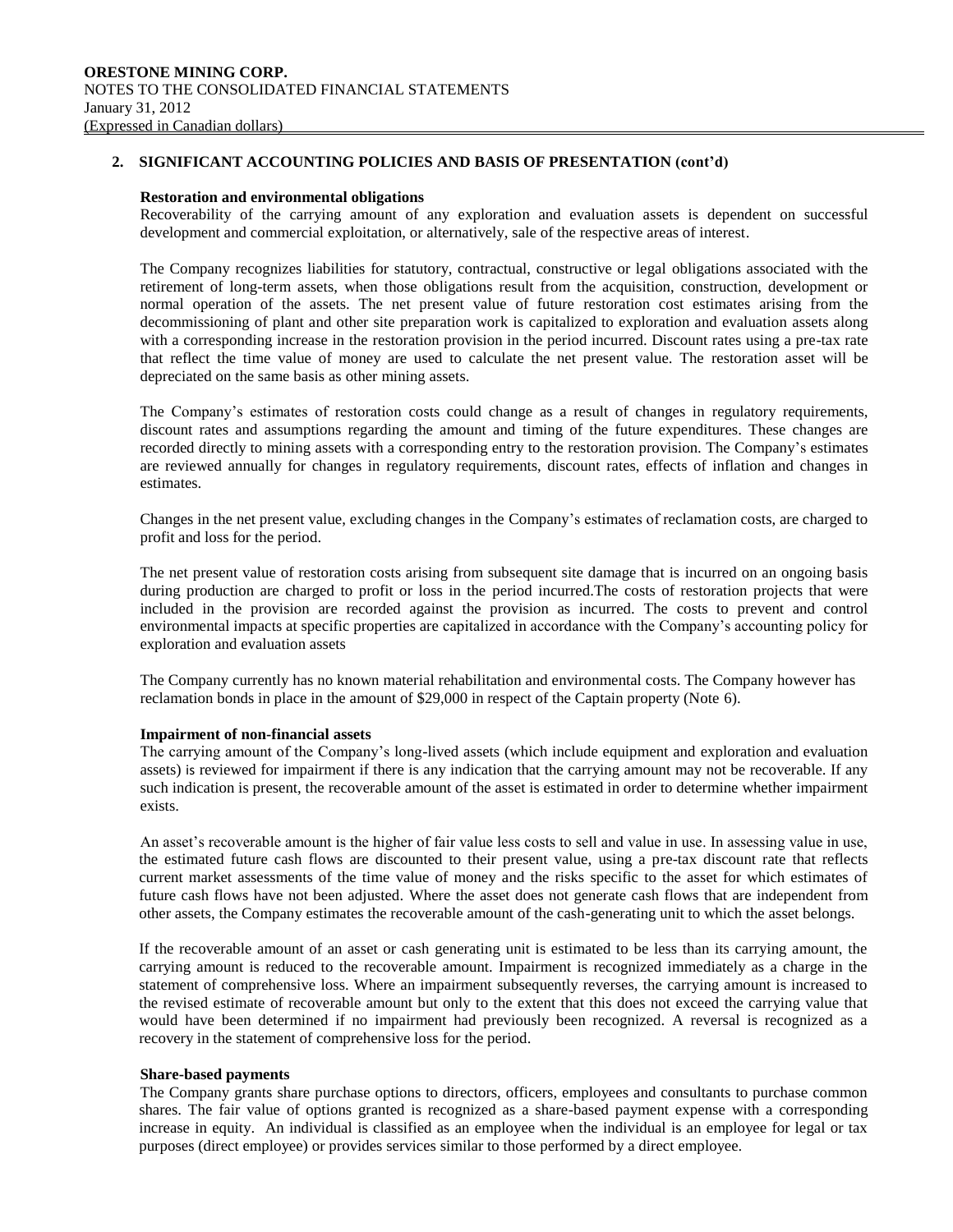#### **Share-based payments (cont'd)**

The fair value is measured at the grant date and each tranche is recognized on a graded-vesting basis over the period during which the options vest. The fair value of the options granted is measured using the Black-Scholes option pricing model taking into account the terms and conditions upon which the options were granted. At each financial position reporting date, the amount recognized as an expense is adjusted to reflect the actual number of share options that are expected to vest.

#### **Loss per share**

The Company uses the treasury stock method to compute the dilutive effect of options, warrants and similar instruments. Under this method the dilutive effect on loss per share is recognized on the use of the proceeds that could be obtained upon exercise of options, warrants and similar instruments. It assumes that the proceeds would be used to purchase common shares at the average market price during the year.

Basic and diluted losses per common share are calculated using the weighted-average number of common shares outstanding during the year.

#### **Financial instruments**

Financial assets and financial liabilities are measured initially at fair value plus transaction costs, except for financial assets and financial liabilities carried at fair value through profit or loss, which are measured initially at fair value. Financial assets and financial liabilities are measured subsequently as described below.

#### Financial assets

The Company classifies its financial assets into one of the following categories, depending on the purpose for which the asset was acquired. The Company's accounting policy for each category is as follows:

*Fair value through profit or loss* - This category comprises of financial assets classified as held for trading that are either derivatives or assets acquired principally for the purpose of selling or repurchasing it in the near term. They are carried in the statement of financial position at fair value with changes in fair value recognized in the statement of comprehensive loss.

*Loans and receivables* - These assets are non-derivative financial assets with fixed or determinable payments that are not quoted in an active market. They are carried at amortized cost using the effective interest method, less any provision for impairment. Discounting is omitted when the effect of discounting is immaterial. Individually significant receivables are considered for impairment when they are past due or when other objective evidence is received that a specific counterparty may likely default.

*Held-to-maturity investments* - These assets are non-derivative financial assets with fixed or determinable payments and fixed maturities that the Company's management has the positive intention and ability to hold to maturity. These assets are measured at amortized cost using the effective interest method. If there is objective evidence that the investment is impaired, determined by reference to external credit ratings and other relevant indicators, the financial asset is measured at the present value of estimated future cash flows. Any changes to the carrying amount of the investment, including impairment losses, are recognized in the statement of comprehensive loss.

*Available-for-sale* - Non-derivative financial assets not included in the above categories are classified as availablefor-sale. They are carried at fair value with changes in fair value recognized in other comprehensive income. Where a financial asset is disposed of or a decline in the fair value of an available-for-sale financial asset constitutes objective evidence of impairment, the amount of the cumulative gain or loss is reclassified from equity and recognized in the statement of comprehensive loss.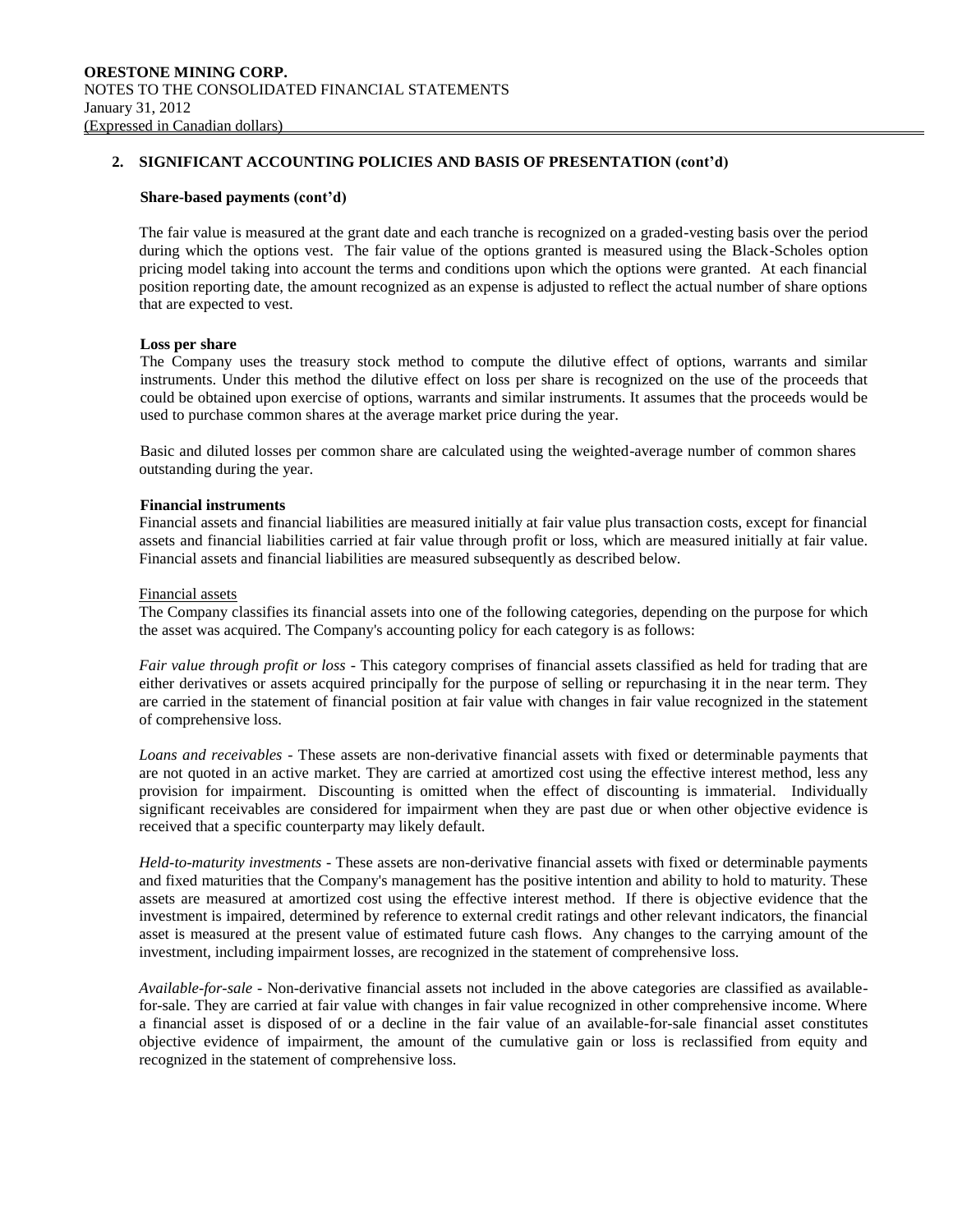#### **Financial instruments (cont'd)**

All financial assets except for those at fair value through profit or loss are subject to review for impairment at least at each reporting date. Financial assets are impaired when there is any objective evidence that a financial asset or a group of financial assets is impaired. Different criteria to determine impairment are applied for each category of financial assets, which are described above. If in a subsequent period, the amount of the impairment loss decreases and the decrease relates to an event occurring after the impairment was recognized, the previously recognized impairment loss is reversed through profit or loss.

#### Financial liabilities

The Company classifies its financial liabilities into one of two categories, depending on the purpose for which the asset was acquired. The Company's accounting policy for each category is as follows:

*Fair value through profit or loss* - This category comprises of financial liabilities classified as held for trading that are either derivatives or liabilities incurred principally for the purpose of selling or repurchasing it in the near term. They are carried in the statement of financial position at fair value with changes in fair value recognized in the statement of comprehensive loss.

*Other financial liabilities*: This category includes promissory notes, amounts due to related parties and accounts payables and accrued liabilities, all of which are recognized at amortized cost using the effective interest method. Discounting is omitted where the effect of discounting is immaterial.

The Company does not have any derivative financial assets and liabilities.

#### **Income taxes**

#### Current income tax:

Current income tax assets and liabilities for the current period are measured at the amount expected to be recovered from or paid to the taxation authorities. The tax rates and tax laws used to compute the amount are those that are enacted or substantively enacted, at the reporting date, in the countries where the Company operates and generates taxable income.

Current income tax relating to items recognized directly in other comprehensive income or equity is recognized in other comprehensive income or equity and not in profit or loss. Management periodically evaluates positions taken in the tax returns with respect to situations in which applicable tax regulations are subject to interpretation and establishes provisions where appropriate.

#### Deferred income tax:

Deferred income tax is provided using the balance sheet method on temporary differences at the reporting date between the tax bases of assets and liabilities and their carrying amounts for financial reporting purposes. The carrying amount of deferred income tax assets is reviewed at the end of each reporting period and recognized only to the extent that it is probable that sufficient taxable profit will be available to allow all or part of the deferred income tax asset to be utilized.

Deferred income tax assets and liabilities are measured at the tax rates that are expected to apply to the year when the asset is realized or the liability is settled, based on tax rates (and tax laws) that have been enacted or substantively enacted by the end of the reporting period.

Deferred income tax assets and deferred income tax liabilities are offset, if a legally enforceable right exists to set off current tax assets against current income tax liabilities and the deferred income taxes relate to the same taxable entity and the same taxation authority.

#### **Segment reporting**

The Company operates in a single geographical segment, being Canada, and a single reporting segment, being the acquisition, exploration and development of mineral property interests.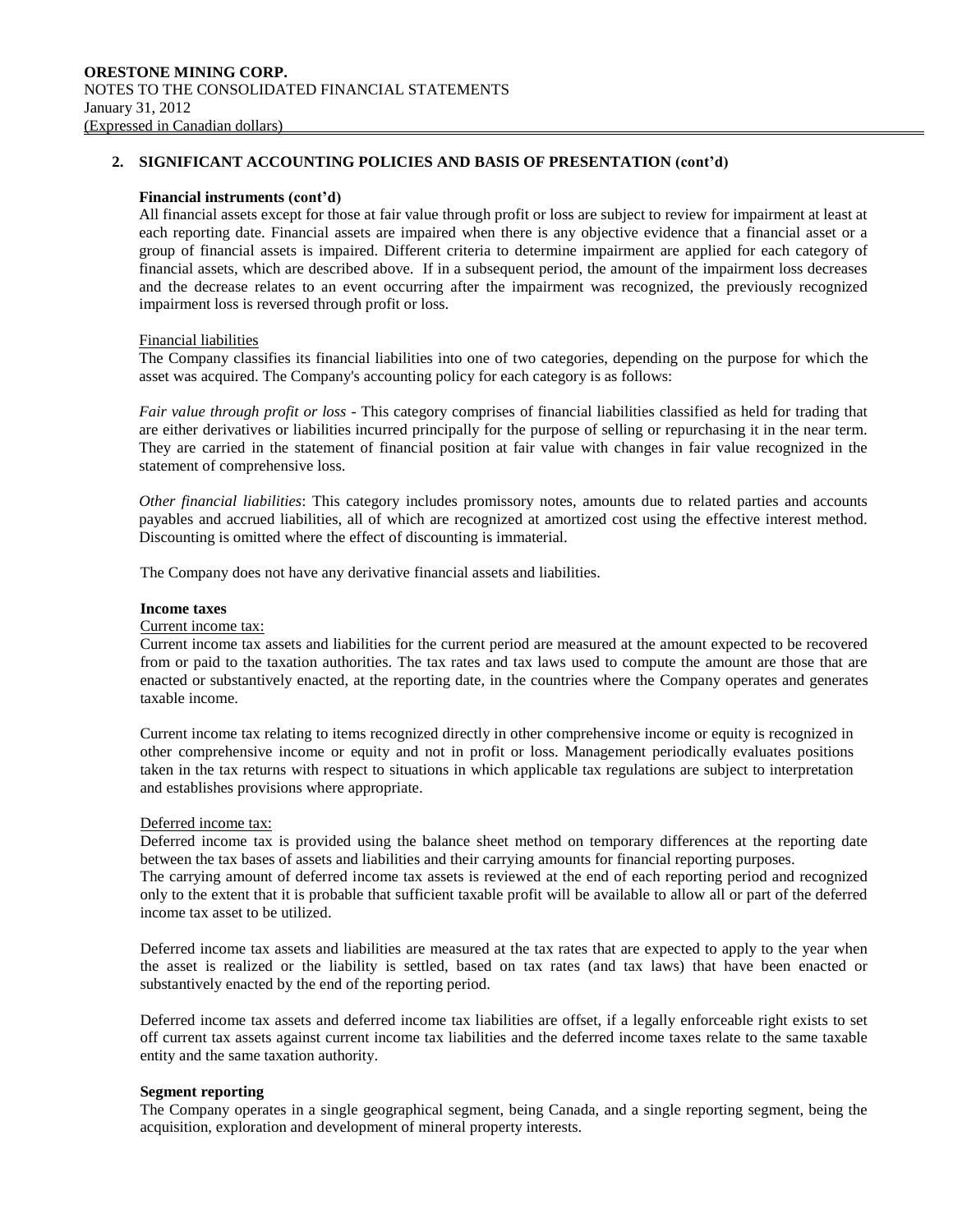### **Accounting standards issued but not yet effective**

Certain pronouncements were issued by the IASB or the IFRS Interpretations Committee that are mandatory for accounting periods beginning after January 1, 2012 or later periods.

The following new standards, amendments and interpretations that have not been early adopted in these financial statements, is not expected to have a material effect on the Company's future results and financial position:

- a) IFRS 9 Financial Instruments (New; to replace IAS 39 and IFRIC 9);
- b) IFRS 10 Consolidated Financial Statements (New; to replace consolidation requirements in IAS 27 (as amended in 2008) and SIC-12);
- c) IFRS 11 Joint Arrangements (New; to replace IAS 31 and SIC-13);
- d) IFRS 12 Disclosure of Interests in Other Entities (New; to replace disclosure requirements in IAS 27 (as amended in 2008), IAS 28 (as revised in 2003) and IAS 31);
- e) IFRS 13 Fair Value Measurement (New; to replace fair value measurement guidance in other IFRSs);
- f) IAS 1 Presentation of Financial Statements, (Amendments regarding Presentation of Items of Other Comprehensive Income);
- g) IAS 19 Employee Benefits (Amended in 2011);
- h) IAS 27 Separate Financial Statements (Amended in 2011);
- i) IAS 28 Investments in Associates and Joint Ventures (Amended in 2011); and
- j) IFRIC 20 Stripping Costs in the Production Phase of a Surface Mine (New).

#### **3. RECEIVABLES**

Receivables consist of the following:

|                             | January 31, | January 31, | February 1, |
|-----------------------------|-------------|-------------|-------------|
|                             | 2012        | 2011        | 2010        |
|                             |             |             |             |
| Due from JV partner         |             | 46,897      |             |
| Government taxes receivable | 72,195      | 36,603      | 2,769       |
|                             |             |             |             |
|                             | 72,195      | 83,500      | 2,769       |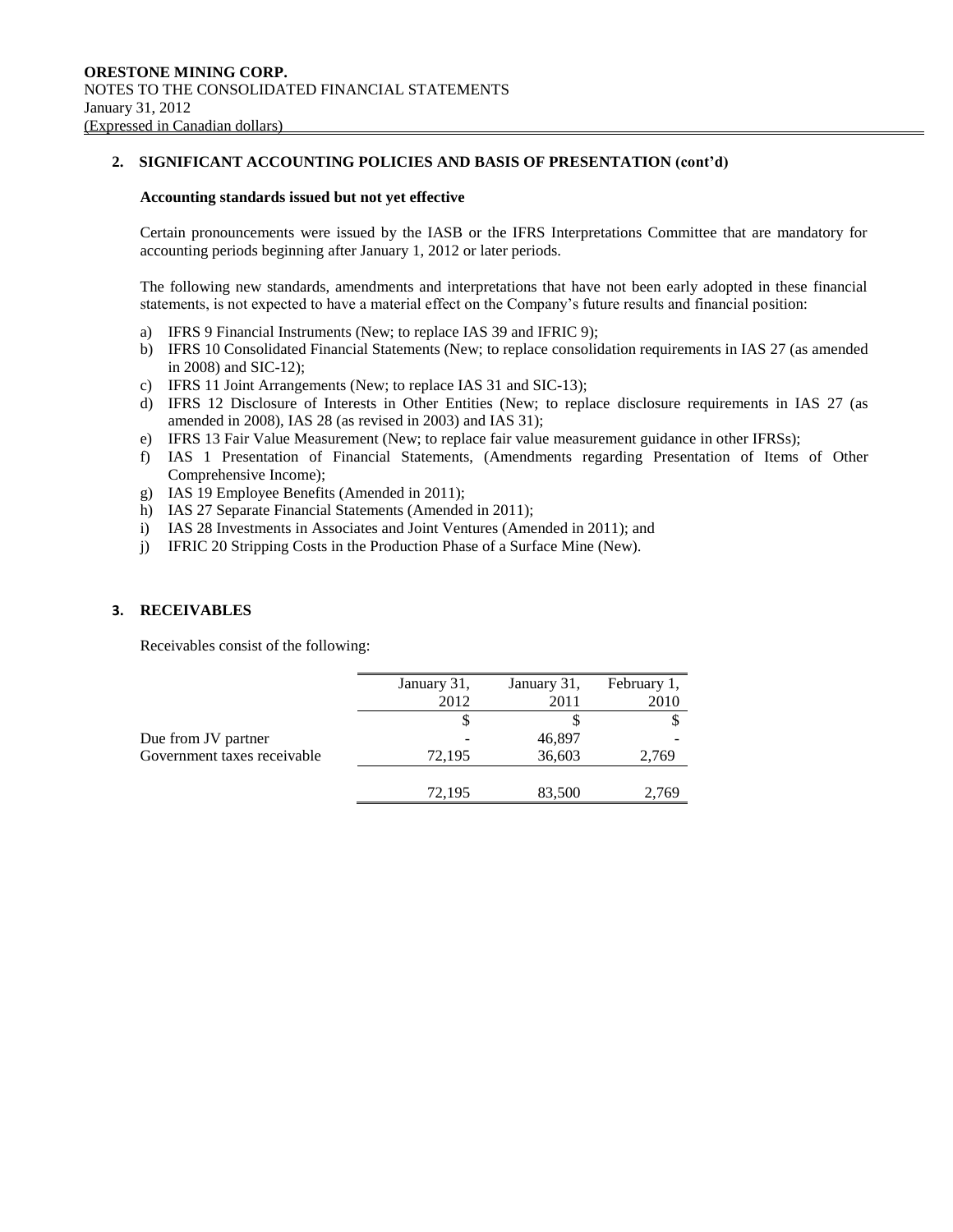## **4. EQUIPMENT**

|                                 | Computer  |           |        |
|---------------------------------|-----------|-----------|--------|
|                                 | equipment | Equipment | Total  |
|                                 | \$        | \$        | \$     |
| Cost                            |           |           |        |
| Balance as at February 1, 2010  | 7,998     | 4,049     | 12,047 |
| Change in assets                |           |           |        |
| Balance as at January 31, 2011  | 7,998     | 4,049     | 12,047 |
| Change in assets                |           |           |        |
| Balance as at January 31, 2012  | 7,998     | 4,049     | 12,047 |
|                                 |           |           |        |
| <b>Accumulated depreciation</b> |           |           |        |
| Balance as at February 1, 2010  | 5,284     | 1,099     | 6,383  |
| Change in assets                | 1,196     | 487       | 1,683  |
| Balance as at January 31, 2011  | 6,480     | 1,586     | 8,066  |
| Change in assets                | 672       | 472       | 1,144  |
| Balance as at January 31, 2012  | 7,152     | 2,058     | 9,210  |
|                                 |           |           |        |
| <b>Carrying amounts</b>         |           |           |        |
| At February 1, 2010             | 2,714     | 2,950     | 5,664  |
| At January 31, 2011             | 1,518     | 2,463     | 3,981  |
| At January 31, 2012             | 846       | 1,991     | 2,837  |

## **5. ACQUISITION**

Pursuant to the Agreement (Note 1), the RTO was completed through the following share exchange:

- a) Each issued and outstanding common share of NTE was transferred to Orestone;
- b) Each shareholder of NTE was issued common shares of Orestone and was deemed to have their common shares of NTE cancelled;
- c) Each NTE shareholder received common shares of Orestone for transferring their common shares in NTE on a 1:1 basis;
- d) Each common share of NTE acquired by Orestone was transferred to 0875639, a wholly-owned subsidiary of Orestone, in exchange for common shares in 0875639 on a 1:1 basis; and
- e) NTE and 0875639 amalgamated to form Intuitive.

As of June 3, 2010, upon completion of the transaction, Orestone is the parent of Intuitive. However, the transaction resulted in a composition of senior management such that Intuitive controls Orestone. Referred to as an RTO, Intuitive is deemed to be the acquirer for accounting purposes. The fair value of the consideration transferred by Intuitive for its interest in Orestone could not be calculated reliably, as Intuitive's shares were thinly traded and it would not have been possible to estimate the market price of the shares upon completion of the transaction. Accordingly, the total fair value of the issued shares of Orestone prior to the exchange of shares, totaling \$1,118,760, was used as a basis for the determination of the purchase price.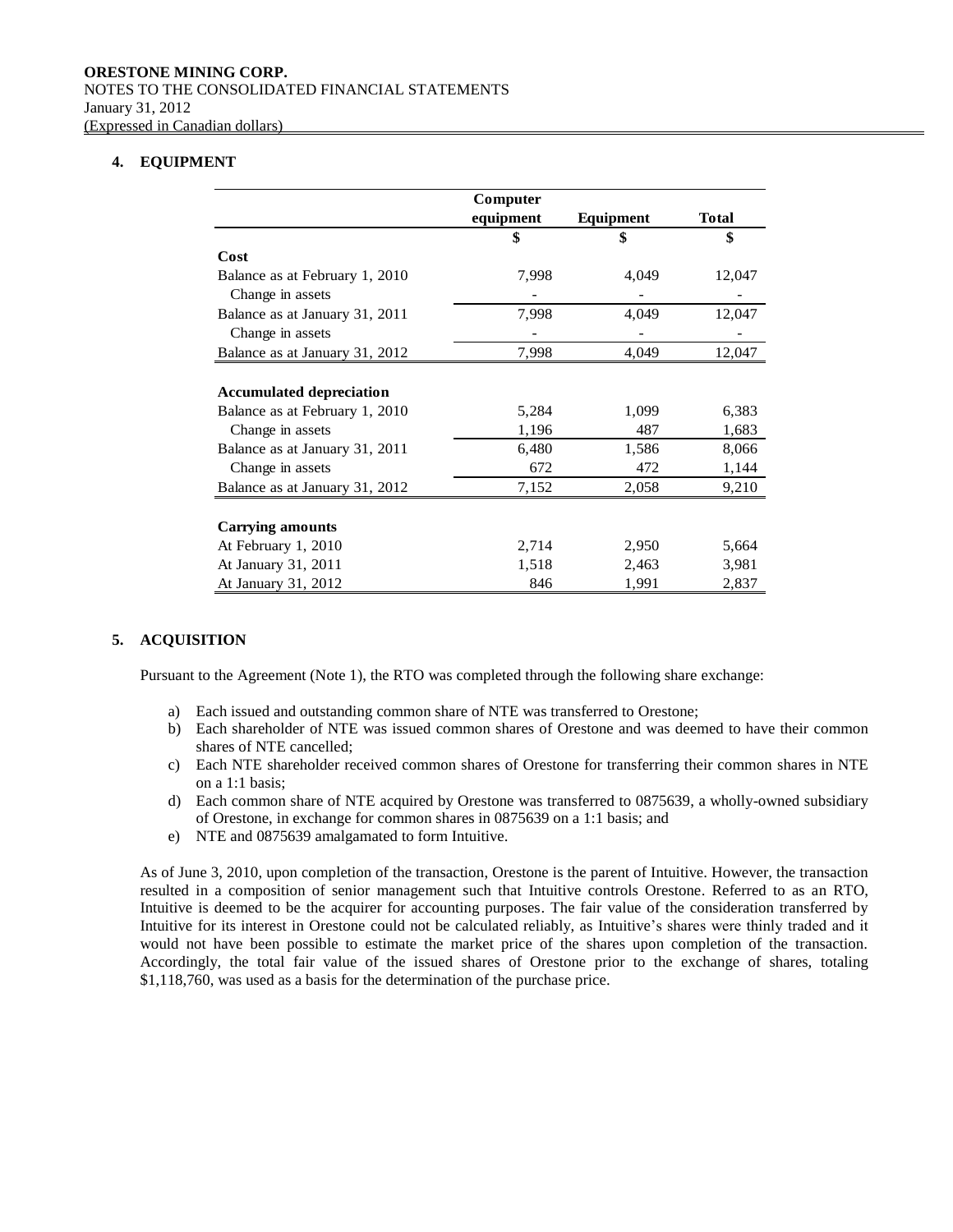## **5. ACQUISITION (cont'd)**

The purchase price was allocated to the net identifiable assets of Orestone at June 3, 2010 as follows:

| Cash                              | \$<br>439,419     |
|-----------------------------------|-------------------|
| Other current assets              | 142,770           |
| Exploration and evaluation assets | 1,386,352         |
| Reclamation bond                  | 34,000            |
| Loan receivable                   | 200,000           |
| Current liabilities               | (15,743)          |
|                                   | 2,186,798         |
| Purchase price                    | 1,118,760         |
| Deficiency                        | \$<br>(1,068,038) |

The purchase price deficiency of the consideration transferred was reduced from the net book value of the following exploration properties (Note 6) of Orestone at June 3, 2010 as follows:

| 823,540   |
|-----------|
| 244.498   |
| 1,068,038 |
|           |

The operating results of Orestone during the period from April 1, 2010 to June 3, 2010 are summarized as follows:

| Filing fees                    | 14.817 |
|--------------------------------|--------|
| Office, rent and miscellaneous | 3.672  |
| Professional fees              | 6.375  |
|                                | 24.864 |

The results of operations and cash flows of Orestone from the period from June 4, 2010 to January 31, 2011 have been reflected in the consolidated financial statements.

A finder's fee of 200,000 units with a fair value of \$15,270 was issued in connection with the completion of the RTO (Note 10).

## **6. EXPLORATION AND EVALUATION ASSETS**

Title to exploration properties involves certain inherent risks due to the difficulties of determining the validity of certain claims, as well as the potential for problems arising from the frequently ambiguous conveyance history characteristic of many mining properties. The Company has investigated title to its exploration properties and, to the best of its knowledge; titles to its properties are in good standing.

#### **Captain Property**

During the year ended January 31, 2011, through the RTO with Orestone, the Company acquired a 100% interest in certain mineral claims comprising the Captain Property located near Fort St. James, British Columbia. Orestone had previously incurred \$81,109 in acquisition costs, \$987,876 in deferred exploration costs, totaling a net book value of \$1,068,985. Pursuant to the RTO, the Company applied \$823,540 of the deficiency on the purchase price (Note 5) to the net book value of the Captain Property. The Company's net book value, therefore, was \$245,445.

\$2,520 included in mineral tax credit recoverable as at January 31, 2011, was received as at January 31, 2012. At January 31, 2012, included in mineral tax credit recoverable is \$175,000 relating to the Captain property.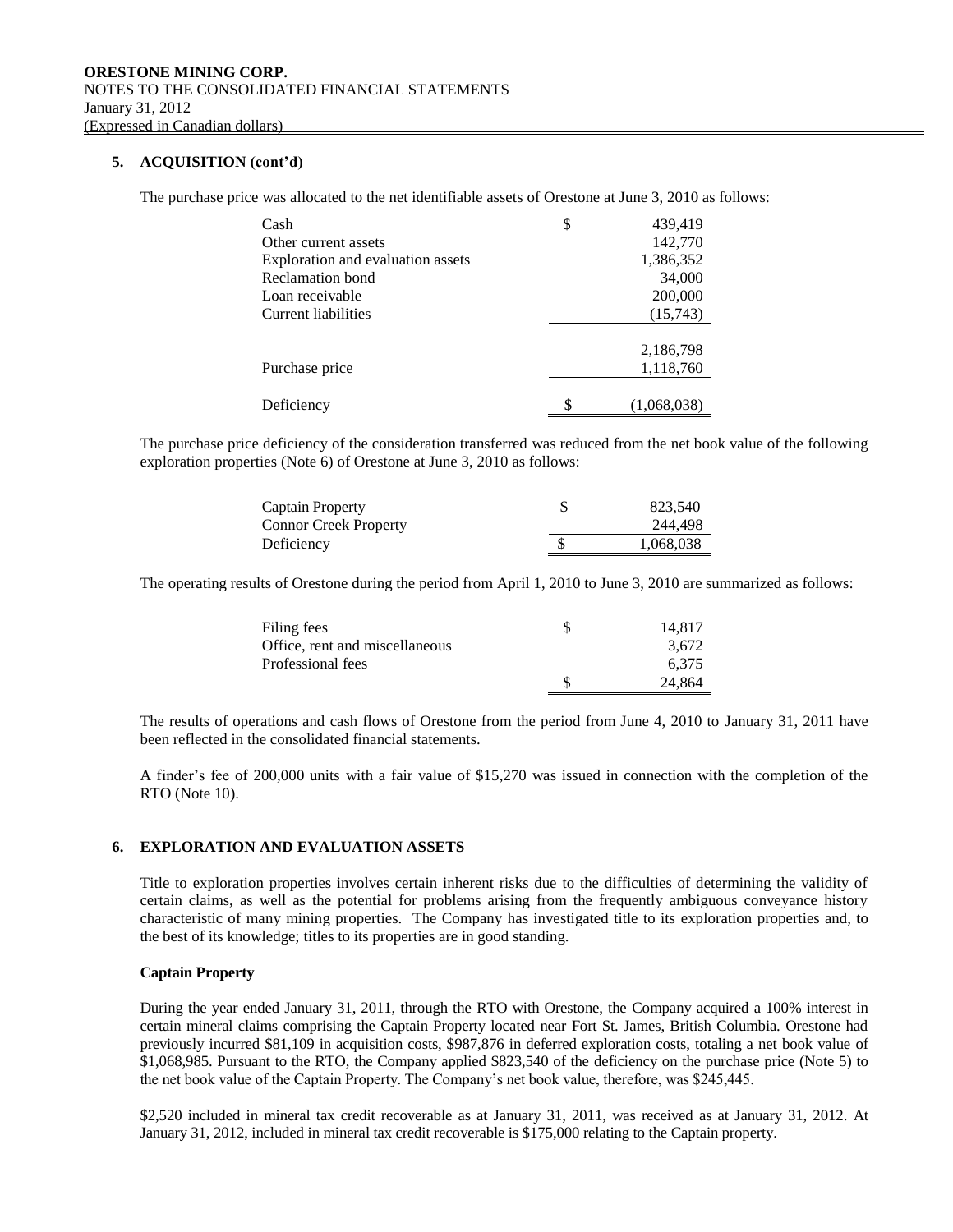## **6. EXPLORATION AND EVALUATION ASSETS (cont'd)**

### **Captain Property (cont'd)**

As of January 31, 2012, Orestone posted a \$29,000 (January 31, 2011 - \$29,000; February 1, 2011 - \$Nil) reclamation bonds to the Ministry of Energy, Mines and Petroleum Resources of British Columbia to guarantee reclamation of the environment on the Captain Property.

## **Todd Creek Property**

On April 3, 2008, the Company signed a property option agreement with Goldeye Explorations Limited ("Goldeye"), Polar Star Mining Corporation ("Polar"), and Geofine Exploration Consultants Ltd. ("Geofine") to acquire up to a 70% interest in certain claims comprising the Todd Creek Property located in the Skeena Mining Division in northwestern British Columbia.

In consideration, the Company made the following payments:

- \$40,000 and the issuance of 40,000 common shares (issued at a fair value of \$4,000) during the year ended January 31, 2009; and
- \$140,000 and the issuance of 130,000 common shares (issued at a fair value of \$6,500) during the year ended January 31, 2010.

To earn a 70% interest, the Company was required to incur an aggregate of \$5,000,000 in work expenditures over a 3 year period.

Alternatively, the Company had the option to earn a 51% interest (earned) in the Todd Creek Property by making the property payments above and incurring work expenditures of \$2,500,000 (incurred).

Upon earning this interest threshold, the property option agreement terminated and the Company, Goldeye, Polar and Geofine formed a Joint Venture (the "JV") on April 30, 2010. Pursuant to the JV agreement, the Company is the operator and holds a 51% interest in the JV and Polar Star and Goldeye each hold a 24.5% interest in the JV.

Upon production, the JV shall pay a royalty to Geofine Consultants Ltd. ("Geofine") of 2.5% of the NSR derived from operations on the property.

Commencing on or before November 30, 2010 and for each anniversary of that date until an NSR is derived from operations on the property, the JV will provide a payment to Geofine of \$25,000 (paid). Such payments will be considered as non-refundable advances on any NSR that Geofine shall be entitled to. The JV has the exclusive option to purchase the NSR for \$750,000 for each 0.5% of royalty interest held on the property.

The JV held an option to acquire a 100% interest in the Kelly Funk Property, comprised of certain claims contiguous to the Todd Creek Property, pursuant to an option agreement dated August 19, 2008, and amended on October 22, 2010, between the Company, 802213 Alberta Ltd. ("802213") and Kelly Brent Funk.

In consideration, the JV made the following payments:

- Pay \$25,000 upon execution of the agreement (paid);
- Issue 25,000 common shares on or before October 31, 2008 (issued at a fair value of \$5,000);
- Pay \$40,000 (paid) and issue 40,000 common shares (issued at a fair value of \$2,000) on or before October 31, 2009; and
- Pay \$75,000 (paid) and issue 50,000 common shares (issued by the Company at a fair value of \$3,500 of which \$1,715 was reimbursed in cash by the JV) on or before October 31, 2010.

To January 31, 2010, the property option payments totaling \$72,000 on the Kelly Funk Property constituted work expenditures towards the Company's interest in the Todd Creek Property.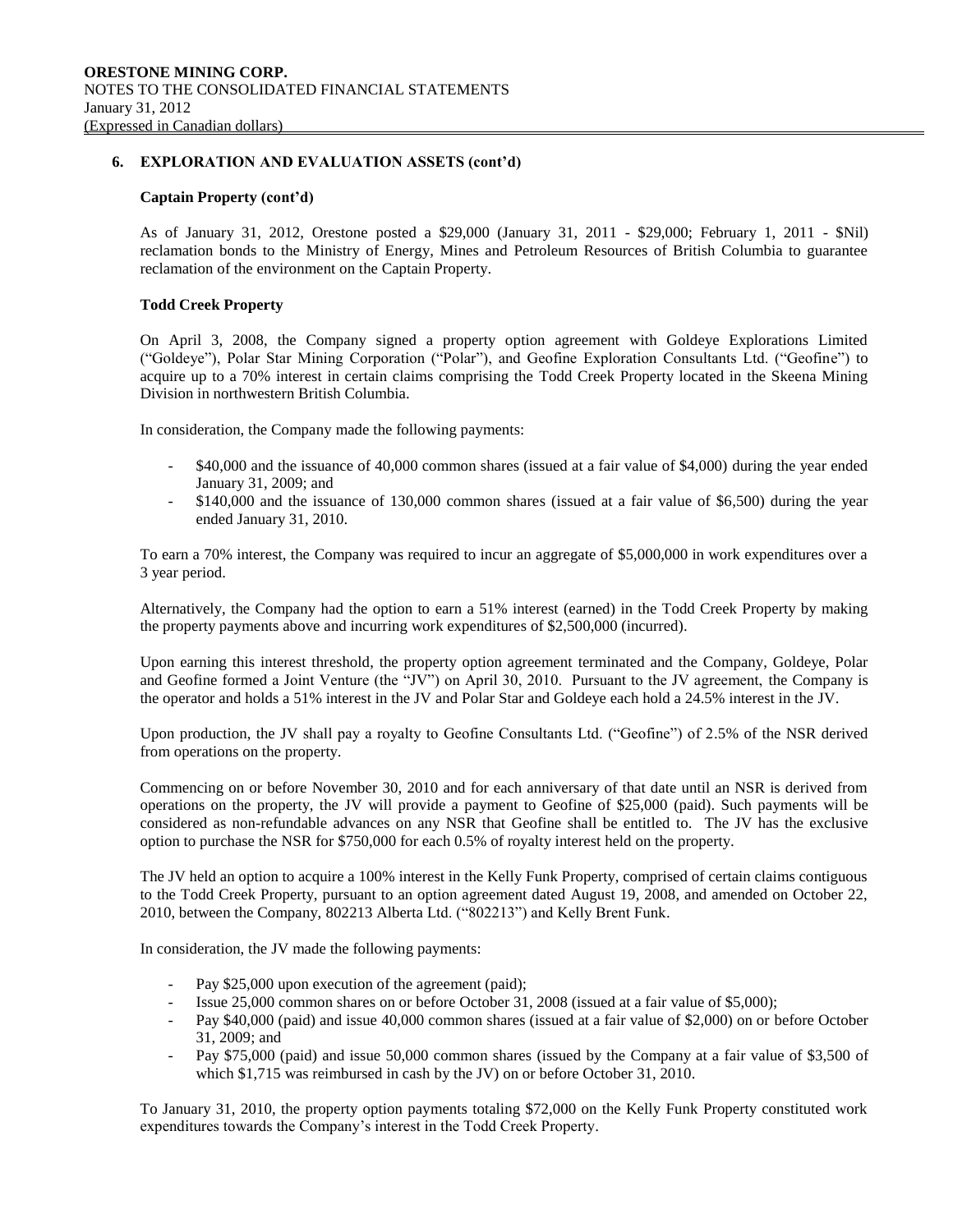## **6. EXPLORATION AND EVALUATION ASSETS (cont'd)**

### **Todd Creek Property (cont'd)**

On July 2011, the Company performed an impairment analysis on the Kelly Funk property and concluded that the potential did not justify further work. The Company therefore, wrote-off \$78,500 of project expenditures and subsequently terminated the option agreement on the Kelly Funk property.

As at January 31, 2012, recorded in deposits is \$17,500 (January 31, 2011 - \$17,500; February 1, 2011 - \$17,500) held by Geofine, which has been used towards the posting of a reclamation bond with the Ministry of Energy, Mines and Petroleum Resources of British Columbia to guarantee reclamation of the environment on the Todd Creek Property.

At January 31, 2012, included in mineral tax credit recoverable is \$41,040 (January 31, 2011 - \$76,082) relating to the Todd Creek Property.

## **Connor Creek Property**

During the year ended January 31, 2011, by way of completion of the RTO, the Company acquired an option to earn a 60% interest in certain mineral claims comprising the Connor Creek Property located in the Nelson Mining Division, British Columbia. Orestone had previously incurred \$20,466 in acquisition costs and \$296,901 in deferred exploration costs, totaling a net book value of \$317,367. Pursuant to the RTO, the Company applied \$244,498 of the deficiency on the purchase price (Note 5) to the net book value of the Conner Creek Property. The Company's net book value, therefore, was \$72,869.

Pursuant to the option agreement, the Company assumed certain consideration for the Connor Creek Property and during the year ended January 31, 2011, issued 150,000 shares at a fair value of \$10,500.

On July 2011, the Company performed an impairment analysis on the Connor Creek property and concluded that the potential did not justify further work. The Company therefore, wrote off \$84,002 of project expenditures and subsequently terminated the option agreement on the Connor Creek property.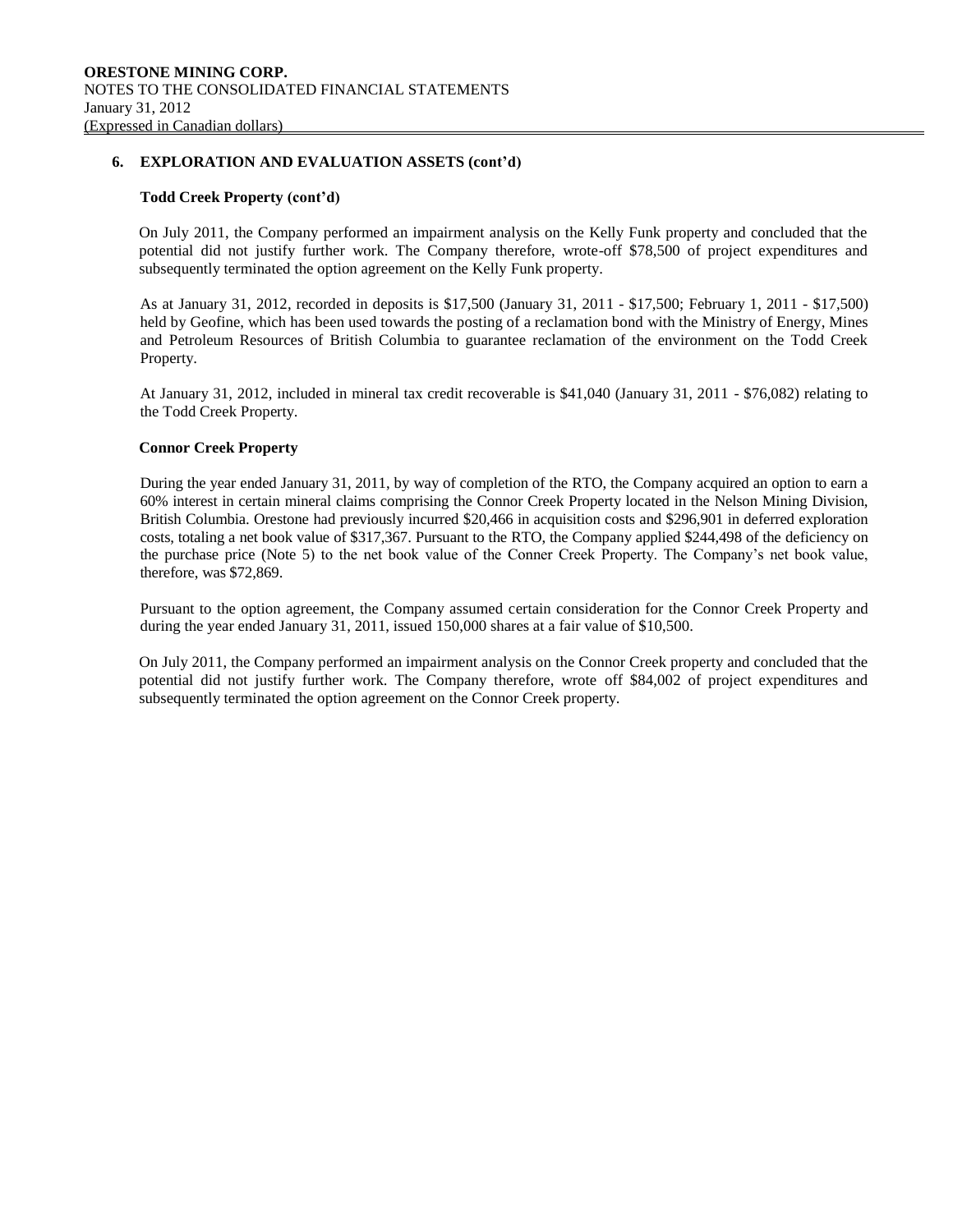# **6. EXPLORATION AND EVALUATION ASSETS (cont'd)**

To January 31, 2012, the Company has incurred the following on acquisition and deferred exploration costs:

|                                                | February 1,                  | Additions | January 31, | Additions | January 31, |
|------------------------------------------------|------------------------------|-----------|-------------|-----------|-------------|
|                                                | 2010                         |           | 2011        |           | 2012        |
|                                                | \$                           | \$        | \$          | \$        | \$          |
| <b>Todd Creek Property</b>                     |                              |           |             |           |             |
| <b>Acquisition costs</b>                       | 190,500                      | 52,785    | 243,285     | 12,750    | 256,035     |
| Deferred exploration costs                     |                              |           |             |           |             |
| Aircraft                                       | 626,189                      |           | 626,189     |           | 626,189     |
| Assays                                         | 185,178                      | 5,048     | 190,226     | 2,142     | 192,368     |
| Camp                                           | 237,807                      |           | 237,807     |           | 237,807     |
| Geological consulting (Note 8)                 | 237,572                      | 19,849    | 257,421     |           | 257,421     |
| <b>Drilling</b>                                | 312,864                      |           | 312,864     |           | 312,864     |
| Field                                          | 230,973                      | 3,496     | 234,469     |           | 234,469     |
| Geophysical                                    | 79,296                       | 201,030   | 280,326     | 7,284     | 287,610     |
| Other                                          | 72,000                       | 17,682    | 89,682      | 1,446     | 91,128      |
| Professional                                   | 36,137                       | 22,287    | 58,424      |           | 58,424      |
| Salaries and wages                             | 410,555                      |           | 410,555     |           | 410,555     |
|                                                | 2,428,571                    | 269,392   | 2,697,963   | 10,872    | 2,708,835   |
| Mining exploration tax credit                  | (472, 976)                   | (45,000)  | (517,976)   |           | (517, 976)  |
| Write-off of exploration and evaluation assets |                              |           |             | (78,500)  | (78,500)    |
|                                                | 2,146,095                    | 277,177   | 2,423,272   | (54, 878) | 2,368,394   |
| <b>Captain Property</b>                        |                              |           |             |           |             |
| <b>Acquisition costs</b>                       |                              | 260,900   | 260,900     | 15,022    | 275,922     |
| Deferred exploration costs                     |                              |           |             |           |             |
| Assays                                         |                              | 11,582    | 11,582      | 5,825     | 17,407      |
| Drilling                                       |                              |           |             | 305,194   | 305,194     |
| Geological                                     |                              | 36,074    | 36,074      | 131,913   | 167,987     |
| Geophysical                                    |                              |           |             | 103,468   | 103,468     |
| Surveying                                      |                              |           |             | 40,846    | 40,846      |
| Other                                          |                              | 875       | 875         | 186       | 1,061       |
|                                                |                              | 48,531    | 48,531      | 587,432   | 635,963     |
| Mining exploration tax credit                  | $\qquad \qquad \blacksquare$ | (2,500)   | (2,500)     | (175,020) | (177,520)   |
|                                                |                              | 306,931   | 306,931     | 427,434   | 734,365     |
| <b>Connor Creek Property</b>                   |                              |           |             |           |             |
| <b>Acquisition costs</b>                       |                              | 83,369    | 83,369      |           | 83,369      |
| Deferred exploration costs                     |                              |           |             |           |             |
| Other                                          |                              | 119       | 119         | 514       | 633         |
| Write-off of exploration and evaluation assets |                              |           |             | (84,002)  | (84,002)    |
|                                                | $\overline{a}$               | 83,488    | 83,488      | (83, 488) |             |
| <b>Total</b>                                   | 2,146,095                    | 667,596   | 2,813,691   | 289,068   | 3,102,759   |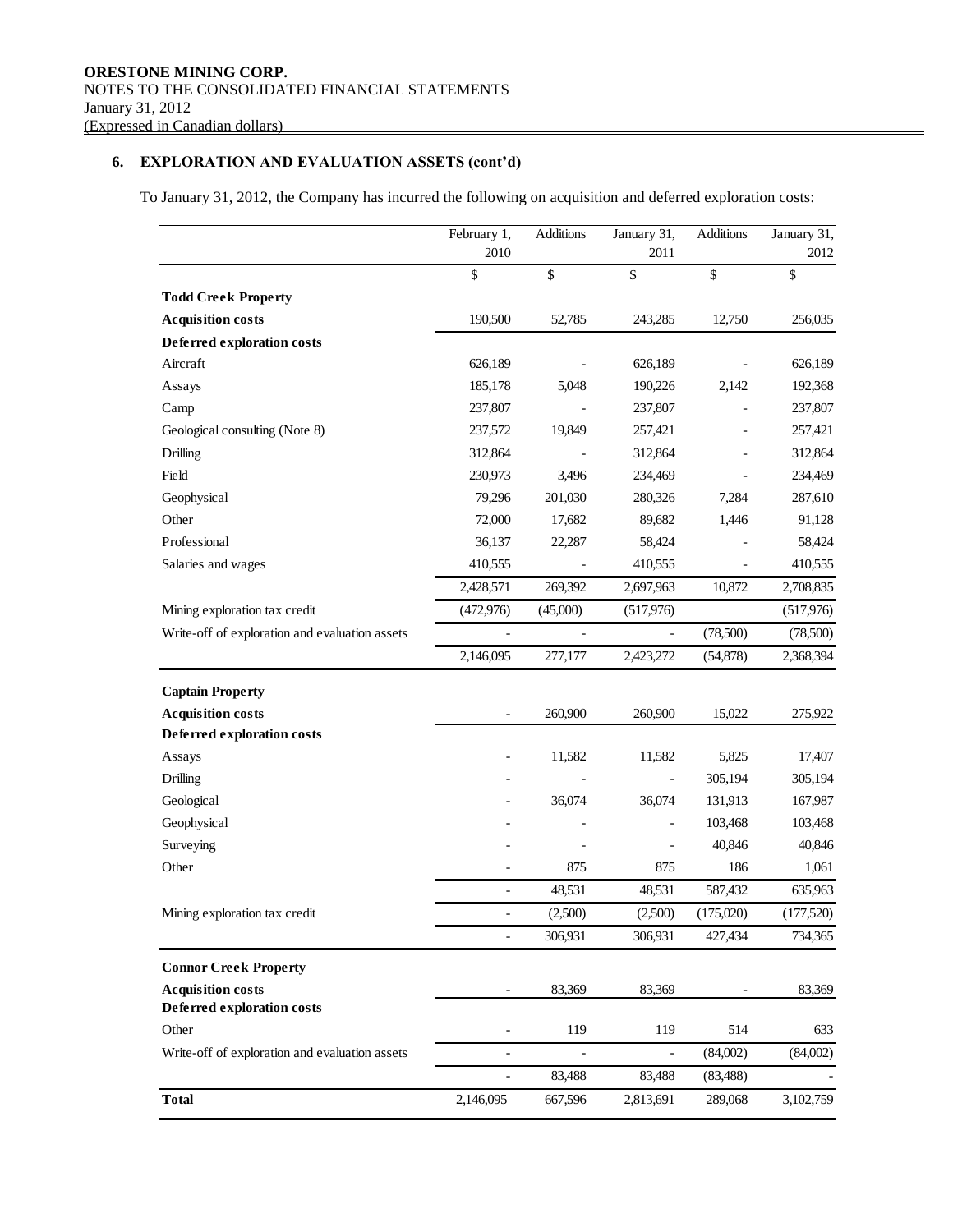## **7. TRADE AND OTHER PAYABLES**

Trade and other payables consist of the following:

|                            | January 31, | January 31, | February 1, |
|----------------------------|-------------|-------------|-------------|
|                            | 2012        | 2011        | 2010        |
|                            |             |             |             |
| Trade payables             | 412,417     | 208,785     | 82,471      |
| <b>Accrued liabilities</b> | 20,000      | 25,000      | 28,152      |
|                            |             |             |             |
|                            | 432,417     | 233,785     | 110,623     |

#### **8. RELATED PARTY TRANSACTIONS**

Payments to related parties were made in the normal course of operations and were valued at fair value. Amounts due to or from related parties are unsecured, non-interest bearing and due on demand.

a) Key management personnel compensation

The aggregate value of transactions and outstanding balances relating to key management personnel and entities over which they have control or significant influence were as follows for the year ended January 31, 2012:

|                              | Years ended January 31, |      |  |  |
|------------------------------|-------------------------|------|--|--|
|                              | 2012                    | 2011 |  |  |
|                              |                         |      |  |  |
| Short-term employee benefits | 73,000                  |      |  |  |
| Share-based payments         | 151,923                 |      |  |  |
| Total                        | 224.923                 |      |  |  |

#### b) Other related party transactions

|                                                                   |                                                   | Years ended January 31, |                |         |                |
|-------------------------------------------------------------------|---------------------------------------------------|-------------------------|----------------|---------|----------------|
|                                                                   |                                                   | 2012<br>2011            |                |         |                |
|                                                                   |                                                   |                         |                |         |                |
|                                                                   |                                                   | Total                   | <b>Balance</b> | Total   | <b>Balance</b> |
| Amounts due to:                                                   | Services for:                                     | charges                 | outstanding    | charges | outstanding    |
| A private company controlled by a<br>director of the Company      | Management fees                                   | 18,000                  | 45,875         | 90,899  | 80,000         |
| A private company controlled by a<br>director of the Company      | Management fees                                   | 4,000                   |                | 18,339  | 7,000          |
| A private company controlled by a<br>director of the Company      | Geological consulting fees                        |                         |                | 19,800  | 19,800         |
| A public company with two directors<br>in common with the Company | Rent                                              | 20,076                  |                |         |                |
| Officers and directors                                            | Consulting fees and<br>geological consulting fees |                         |                | 82,413  | 71,270         |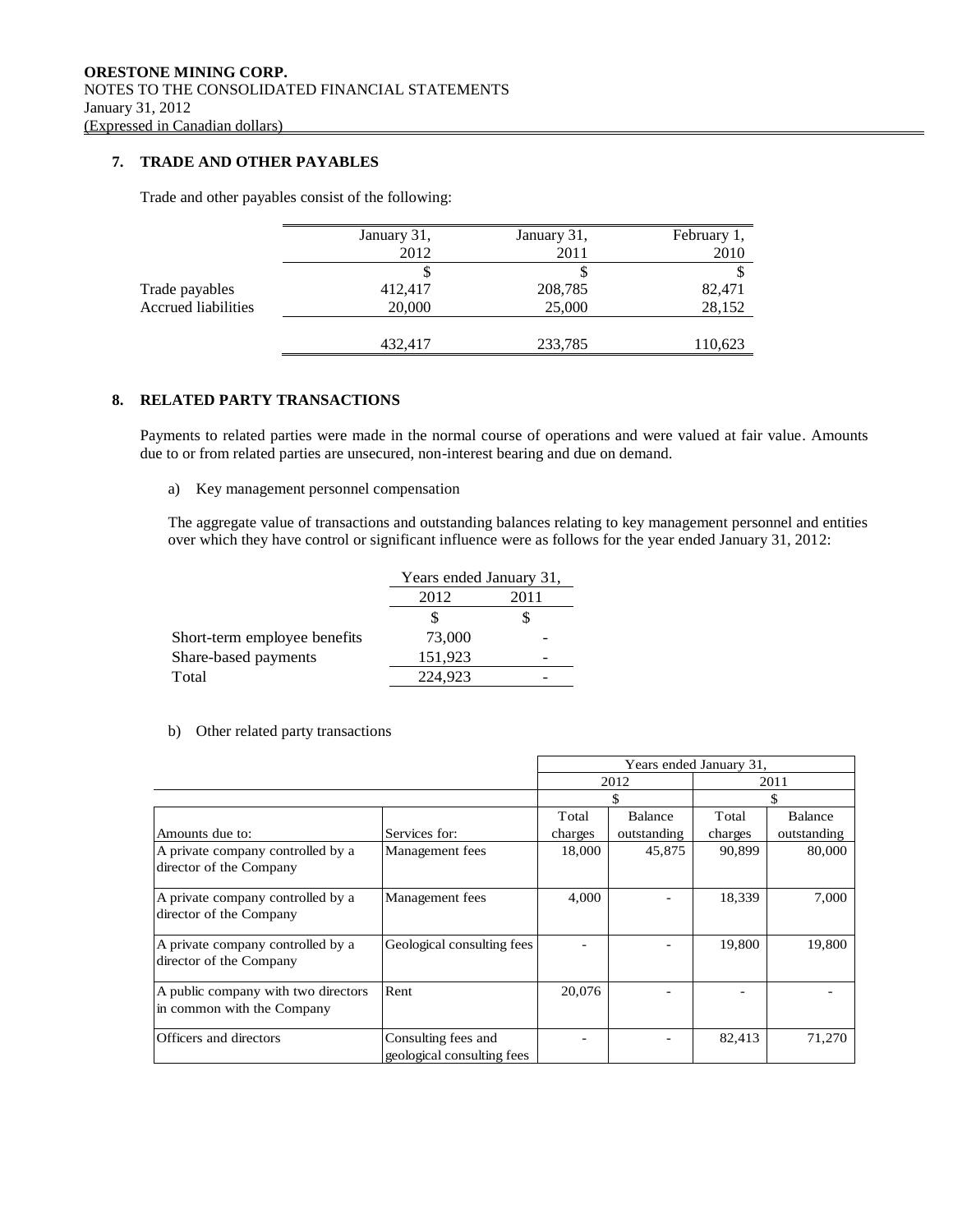## **8. RELATED PARTY TRANSACTIONS (cont'd)**

During the year ended January 31, 2012 the Company issued 2,648,400 shares at a price of \$0.05 in settlement for certain debts owed by the Company in an amount of \$132,420 to certain directors and officers of the Company, resulting in a loss on settlement of debt of \$79,462. As at January 31, 2012 \$45,875 (January 31, 2011 - \$178,070) was owed to certain officers and directors as a result of this settlement.

## **9. LOANS PAYABLE**

During the year ended January 31, 2010, Orestone had loaned Intuitive \$200,000. The loan bore interest at the rate of 10% per annum. As of January 31, 2010, interest of \$3,333 was accrued on the loan and recorded in trade and other payables. Pursuant to the completion of the RTO, this intercompany account was eliminated upon consolidation.

During the year ended January 31, 2009, the Company had received a \$25,000 loan from an arms-length party. This amount was unsecured, non-interest bearing and had no fixed terms of repayment. During the year ended January 31, 2011, this loan was settled by the issuance of 250,000 common shares at a fair value of \$7,500 (Note 10), resulting in a gain on settlement of debt of \$17,500.

## **10. SHARE CAPITAL**

#### **a) Authorized**

Authorized: Unlimited number of common shares without par value.

#### **b) Details of issuance of common shares**

#### 2011

On June 3, 2010, the Company issued 200,000 units at a fair value of \$10,000 as a finder's fee, pursuant to the RTO (Note 5). Each unit consists of one common share and one share purchase warrant. Each warrant entitles the holder to purchase one common share of the Company at \$0.15 per share for a period of 2 years. The warrants were allocated a fair value of \$5,270 using the Black Scholes Option Pricing Model and have been recorded as share issuance cost.

On August 12, 2010, the Company issued 250,000 common shares at a fair value of \$7,500 for settlement of a loan payable in the amount of \$25,000 (Note 9).

On October 27, 2010, the Company issued 50,000 common shares at a fair value of \$3,500 pursuant to a mineral property option agreement for the Kelly Funk Property (Note 6).

On November 9, 2010, the Company issued 150,000 common shares at a fair value of \$10,500 pursuant to a mineral property option agreement for the Connor Creek property (Note 6).

## 2012

On July 11, 2011, the Company completed a non-brokered private placement for gross proceeds of \$245,000 by issuing 4,900,000 units at \$0.05 per unit. Each unit is comprised of one common share and one non-transferrable share-purchase warrant. Each warrant entitles the holder to purchase one common share of the Company at \$0.10 per share for a period of 2 years. The warrants were allocated a fair value of \$112,339 using the Black Scholes Option Pricing Model and have been recorded as share issuance cost. An aggregate of \$9,490 was included in share issue costs.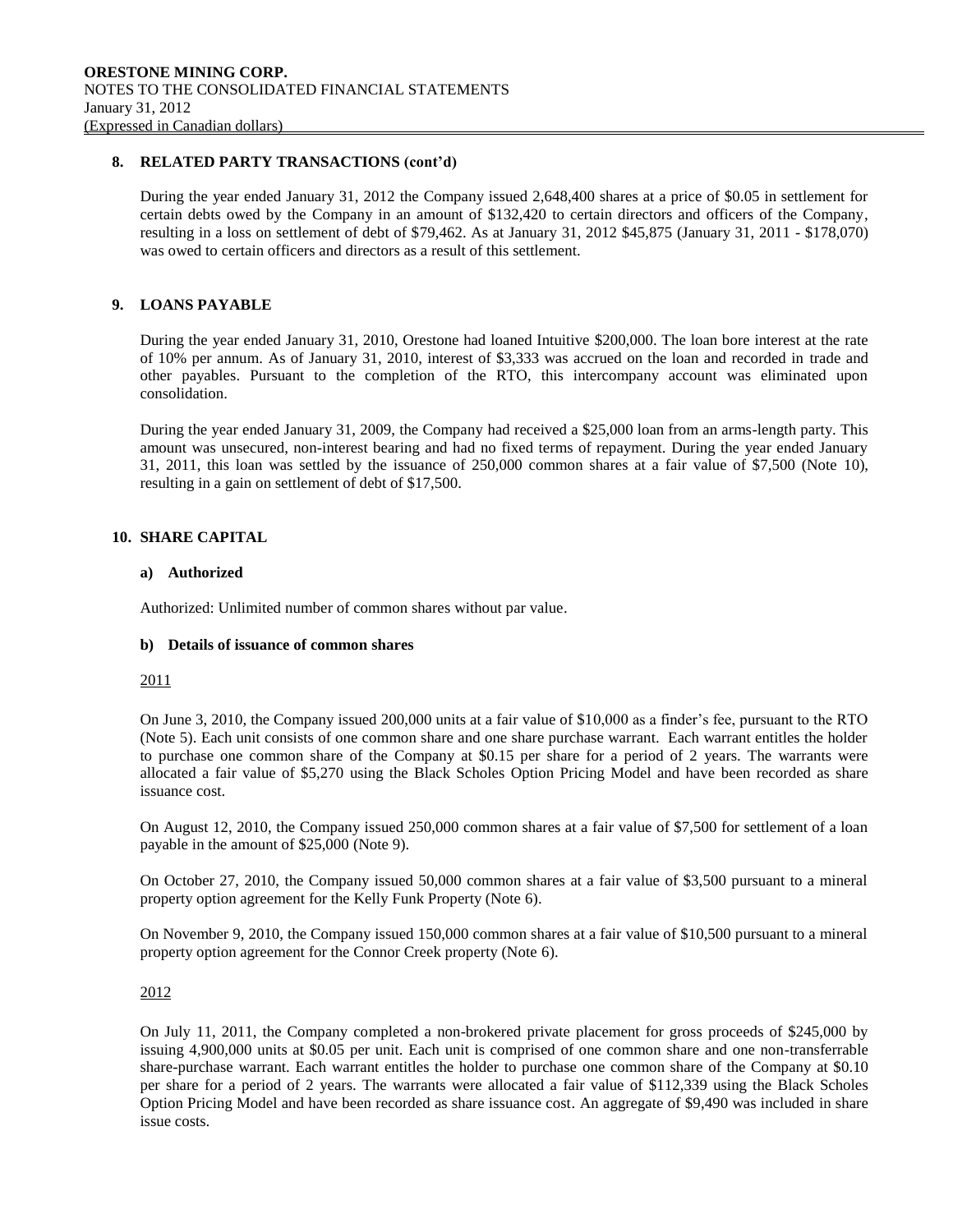#### **10. SHARE CAPITAL (cont'd)**

#### 2012

On August 30, 2011, the Company issued 5,244,400 common shares at a fair value of \$419,552 in settlement for certain debts owed to the Company for an aggregate amount of \$262,220. The Company recorded a loss on debt settlement of \$157,332.

On November 29 and December 2, 2011, the Company completed a non-brokered private placement for aggregate proceeds of \$736,500. The offering consisted of 7,365,000 units at a price of \$0.10 per unit. Each unit consists of one common share and one-half common share purchase warrant, each whole warrant exercisable into one common share of the Company at a price of \$0.20 per share. Of these warrants 3,057,500 are exercisable until November 29, 2012 and 625,000 until December 3, 2012. The warrants were allocated a fair value of \$199,551 using the Black Scholes Option Pricing Model and have been recorded as share issuance cost. The Company paid finders' fees of \$29,505 and incurred share issuance costs of \$17,138 related to these private placements.

#### **c) Warrants**

The continuity of warrants for the period ended January 31, 2012 is as follows:

|                    |   | Exercise |     | February 1,              |                          |   | January 31,              |           |                          |    | Expired/                 |   | January 31, |
|--------------------|---|----------|-----|--------------------------|--------------------------|---|--------------------------|-----------|--------------------------|----|--------------------------|---|-------------|
| Expiry date        |   | price    |     | 2010                     | <b>Issued</b>            |   | 2011                     |           | <b>Issued</b>            |    | cancelled                |   | 2012        |
| December 18, 2011  | S | 0.15     |     | 3,650,400                | $\overline{\phantom{a}}$ |   | 3,650,400                |           | $\overline{\phantom{a}}$ |    | (3,650,400)              |   |             |
| June 3, 2012       | S | 0.15     |     | $\overline{\phantom{0}}$ | 200,000                  |   | 200,000                  |           | ٠                        |    | -                        |   | 200,000     |
| July 11, 2013      | S | 0.10     |     |                          |                          |   |                          | 4,900,000 |                          |    | -                        |   | 4,900,000   |
| November 29, 2012  | S | 0.20     |     |                          |                          |   | $\overline{\phantom{a}}$ | 3,057,500 |                          |    | $\overline{\phantom{0}}$ |   | 3,057,500   |
| December $2, 2012$ |   | 0.20     |     | $\overline{\phantom{a}}$ | $\overline{\phantom{a}}$ |   |                          |           | 625,000                  |    | $\overline{\phantom{0}}$ |   | 625,000     |
|                    |   |          |     | 3,650,400                | 200,000                  |   | 3,850,400                | 8,582,500 |                          |    | (3,650,400)              |   | 8,782,500   |
| Weighted average   |   |          |     |                          |                          |   |                          |           |                          |    |                          |   |             |
| exercise price     |   |          | \$. | 0.15                     | \$<br>0.15               | S | 0.15                     | \$        | 0.14                     | -S | 0.15                     | S | 0.14        |

The weighted average remaining contractual life of the outstanding warrants as at January 31, 2012 is 1.16 years (January 31, 2011 – 0.90 years).

The following table summarizes the fair value of the various warrants calculated using the Black-Scholes option pricing model with the assumptions listed:

|                               | 2012              | 2011    | 2011  |
|-------------------------------|-------------------|---------|-------|
| Risk-free interest rate       | $0.89\% - 2.09\%$ | 1.78%   | 1.43% |
| Annualized volatility         | $270 - 295\%$     | 161%    | 163%  |
| Expected dividend yield       | Nil               | Nil     | Nil   |
| Expected option life in years | $1-2$ years       | 2 years | vears |
|                               |                   |         |       |

#### **d) Share purchase option compensation plan**

The Company has adopted an incentive share option plan, which provides that the Board of Directors of the Company may from time to time, in its discretion, and in accordance with the TSX Venture Exchange requirements, grant to directors, officers, employees and technical consultants to the Company, non-transferable options to purchase common shares, provided that the number of common shares reserved for issuance will not exceed 10% of the common shares to be outstanding at closing. Such options will be exercisable for a period of up to 5 years from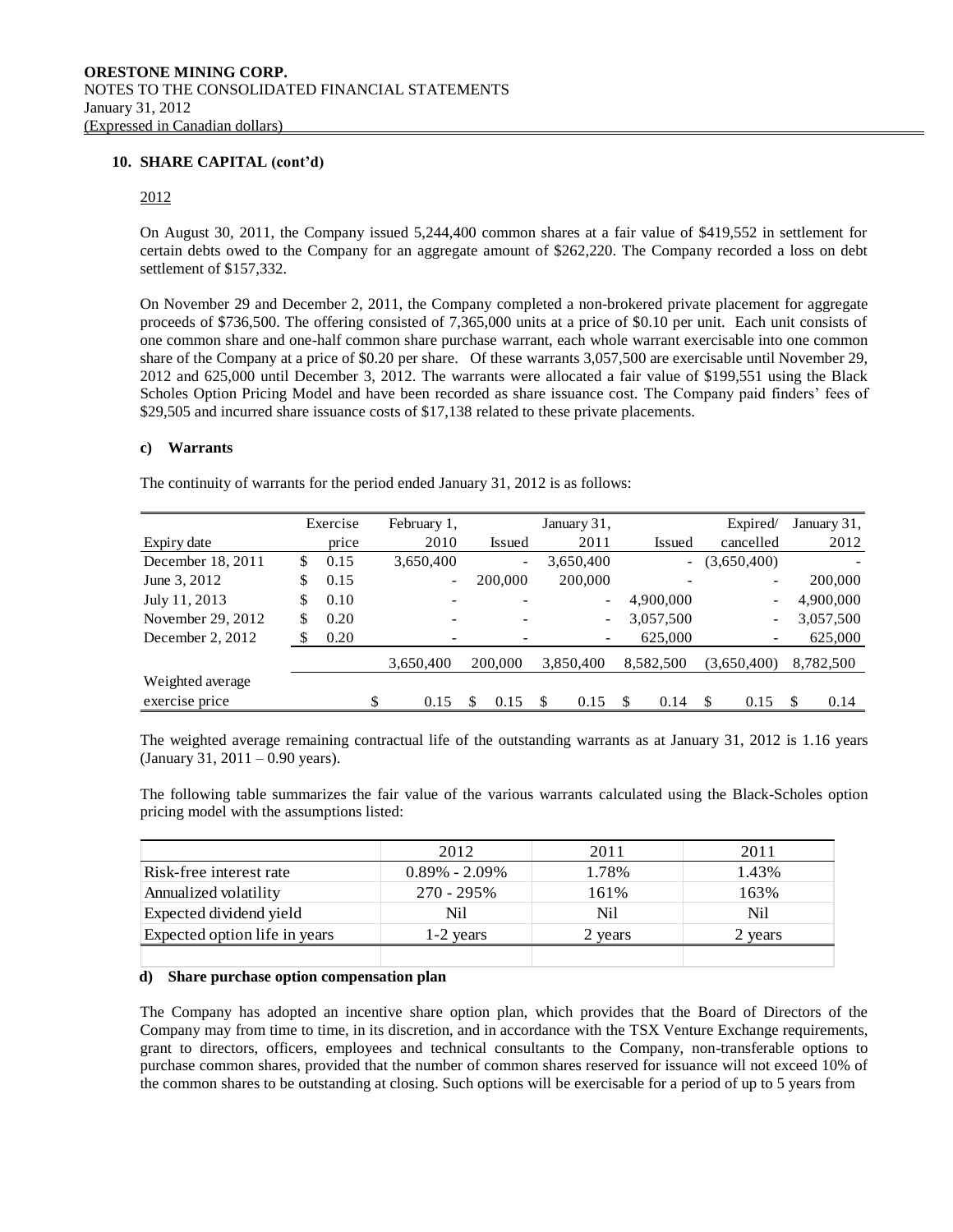## **10. SHARE CAPITAL (cont'd)**

#### **d) Share purchase option compensation plan (cont'd)**

the date of grant. In connection with the foregoing, the number of common shares reserved for issuance to any individual director or officer will not exceed 5% of the issued and outstanding common shares and the number of common shares reserved for issuance to all technical consultants will not exceed 2% of the issued and outstanding common shares.

The continuity of options for the period ended January 31, 2012 is as follows:

|                       |                | February 1,    | January 31,              |             |                          | Expired/                       | January 31,           |
|-----------------------|----------------|----------------|--------------------------|-------------|--------------------------|--------------------------------|-----------------------|
| Expiry date           | Exercise price | 2010           | 2011                     | Issued      | Exercised                | Cancelled                      | 2012                  |
| March 7, 2013         | \$0.20         | 1,250,000      | 1,250,000                |             | $\overline{\phantom{a}}$ | (500,000)                      | 750,000               |
| September 8, 2013     | \$0.105        | $\overline{a}$ | $\overline{\phantom{a}}$ | 555,000     | $\overline{\phantom{a}}$ | $\overline{\phantom{a}}$       | 555,000               |
| January 12, 2015      | \$0.15         | 500,000        | 500,000                  |             | $\qquad \qquad -$        | (200,000)                      | 300,000               |
| September 8, 2015     | \$0.105        |                | $\overline{\phantom{a}}$ | 1,925,000   | $\qquad \qquad$          | $\overline{\phantom{a}}$       | 1,925,000             |
| September 29, 2015    | \$0.10         |                | $\overline{\phantom{a}}$ | 200,000     |                          |                                | 200,000               |
| Outstanding at end of |                | 1,750,000      | 1.750,000                | 2.680,000   | $\overline{\phantom{a}}$ | (700,000)                      | 3,730,000             |
| the year              |                |                |                          |             |                          |                                |                       |
| Weighted average      | \$             | 0.19           | \$<br>0.19               | \$<br>0.105 | \$                       | \$<br>0.19                     | $\mathbf{\$}$<br>0.13 |
| exercise price        |                |                |                          |             |                          |                                |                       |
|                       |                |                |                          |             |                          |                                |                       |
| Options vested and    |                |                | 1,750,000                | 670,000     |                          |                                | 2,420,000             |
| exercisable           |                |                |                          |             |                          | $\overline{\phantom{a}}$       |                       |
| Weighted average      |                |                | \$<br>0.19               | \$<br>0.105 | \$                       | \$<br>$\overline{\phantom{a}}$ | \$<br>0.15            |
| exercise price        |                |                |                          |             |                          |                                |                       |

At January 31, 2012 the weighted average remaining life of the outstanding and exercisable options is 3.33 years (January 31, 2011 – 2.63 years).

On September 9, 2011, the Company granted stock options to directors and consultants of the Company to purchase a total of 2,480,000 common shares at a price of \$0.105 per share. Of these options 555,000 are exercisable until September 8, 2013 and 1,925,000 are exercisable until September 8, 2015. These stock options vested at a rate of 25% on December 9, 2011 and at a rate of 25% every 3 months thereafter.

On September 30, 2011 the Company granted stock options to a consultant of the Company to purchase a total of 200,000 common shares at a price \$0.10 per share, exercisable until September 29, 2015. These stock options vested at a rate of 25% on December 9, 2011 and at a rate of 25% every 3 months thereafter.

The weighted average assumptions used to estimate the fair value of options for the year ended January 31, 2012 were:

|                         | 2012              |
|-------------------------|-------------------|
| Risk-free interest rate | $1.01\% - 1.38\%$ |
| Annualized volatility   | 130.97% - 141.58% |
| Expected dividend yield | Nil.              |
| Expected life in years  | 4 years           |

Based on these variables, share based payment expense for the options vested during the year ended January 31, 2012 was \$143,974 (January 31, 2011 - \$Nil).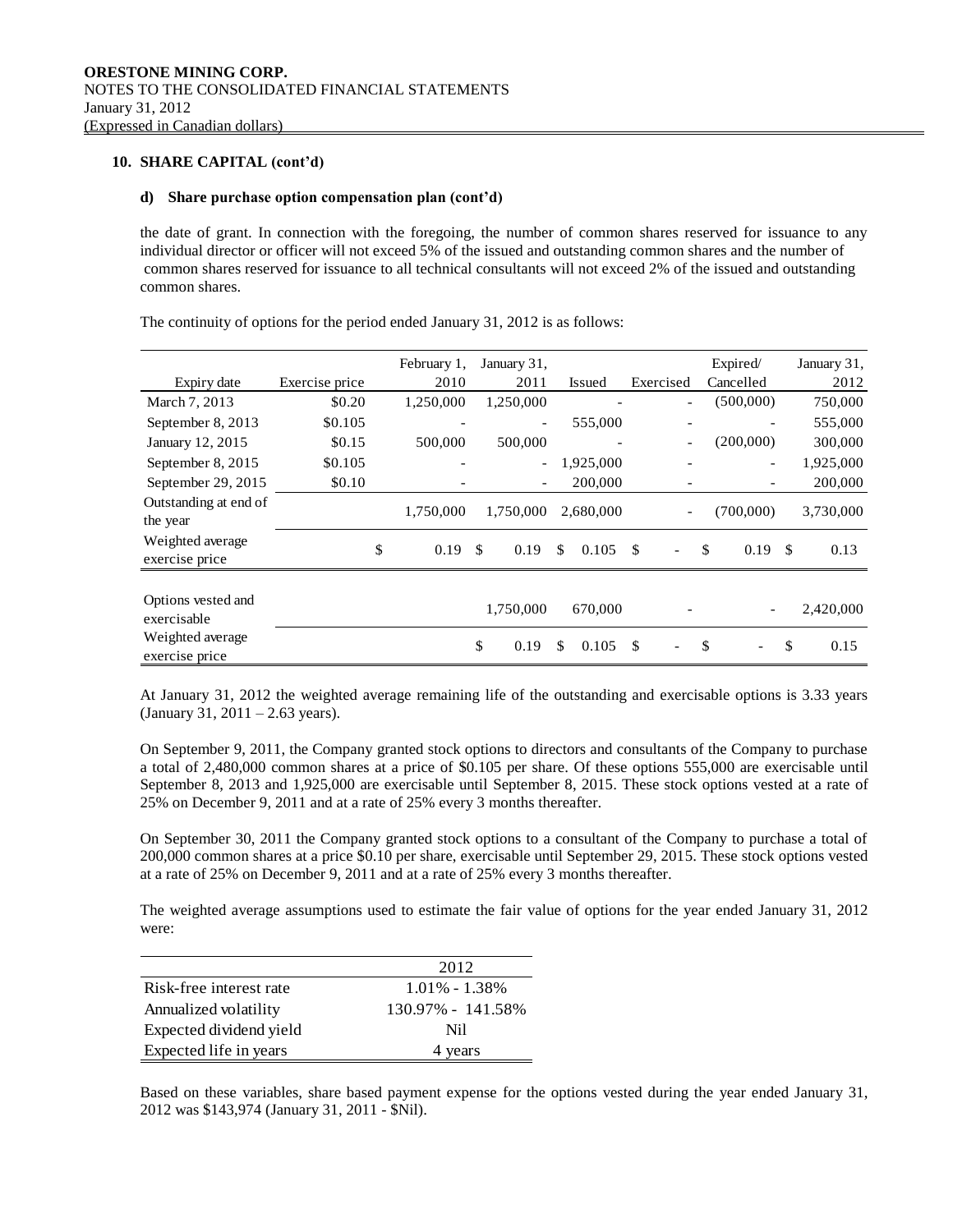## **10. SHARE CAPITAL (cont'd)**

#### **d) Share purchase option compensation plan (cont'd)**

Option pricing models require the input of highly subjective assumptions including the expected price volatility. Changes in the subjective assumptions can materially affect the fair value estimate, and therefore the existing models do not necessarily provide a reliable measure of the fair value of the Company's share purchase options.

#### **e) Escrow shares**

As at January 31, 2012, Nil (2011 - 975,000) common shares are held in escrow.

#### **11. LOSS PER SHARE**

#### **Basic and diluted loss per share**

The calculation of basic and diluted loss per share for the year ended January 31, 2012 was based on the loss attributable to common shareholders of \$913,700 (2011 – \$461,765) and a weighted average number of common shares outstanding of 54,340,165 (2011 – 40,175,757).

Diluted loss per share did not include the effect of 8,782,500 warrants and 3,730,000 stock options (2011 – 3,850,400 and 1,750,000, respectively) because they are anti-dilutive.

#### **12. FINANCIAL INSTRUMENTS AND RISK MANAGEMENT**

The Company's financial instruments consist of cash, receivables, mineral tax credit recoverable, trade payables and due to related parties. The carrying value of these financial instruments approximates their fair value. The Company's financial instruments are exposed to certain financial risks, including currency risk, credit risk, liquidity risk and interest risk.

#### *Management of Financial Risk*

The Company's financial instruments are exposed to certain financial risks, which include credit risk, interest rate risk, liquidity risk, and market risk.

#### *Credit Risk*

Credit risk is the risk that one party to a financial instrument will fail to fulfill an obligation causing the other party to incur a financial loss. The Company is exposed to credit risks arising from its cash holdings, mineral tax credit recoverable and other receivables. The Company manages credit risk by placing cash with major Canadian financial institutions. Receivables are due from the Government of Canada and for reimbursements. Management believes that credit risk related to these amounts is low.

#### *Interest Rate Risk*

Interest rate risk is the risk that an investment's value will change due to a change in the level of interest rates. The Company's exposure to interest rate risk is minimal and relates to its ability to maintain the current rate of interest on its short-term investment.

#### *Liquidity Risk*

Liquidity risk is the risk that the Company will not have sufficient funds to meet its financial obligations when they are due. To manage liquidity risk, the Company reviews additional sources of capital to continue its operations and discharge its commitments as they become due.

Historically, the Company's sole source of funding has been the issuance of equity securities for cash, primarily through private placements. The Company access to financing is always uncertain. There can be no assurance of continued access to significant equity funding.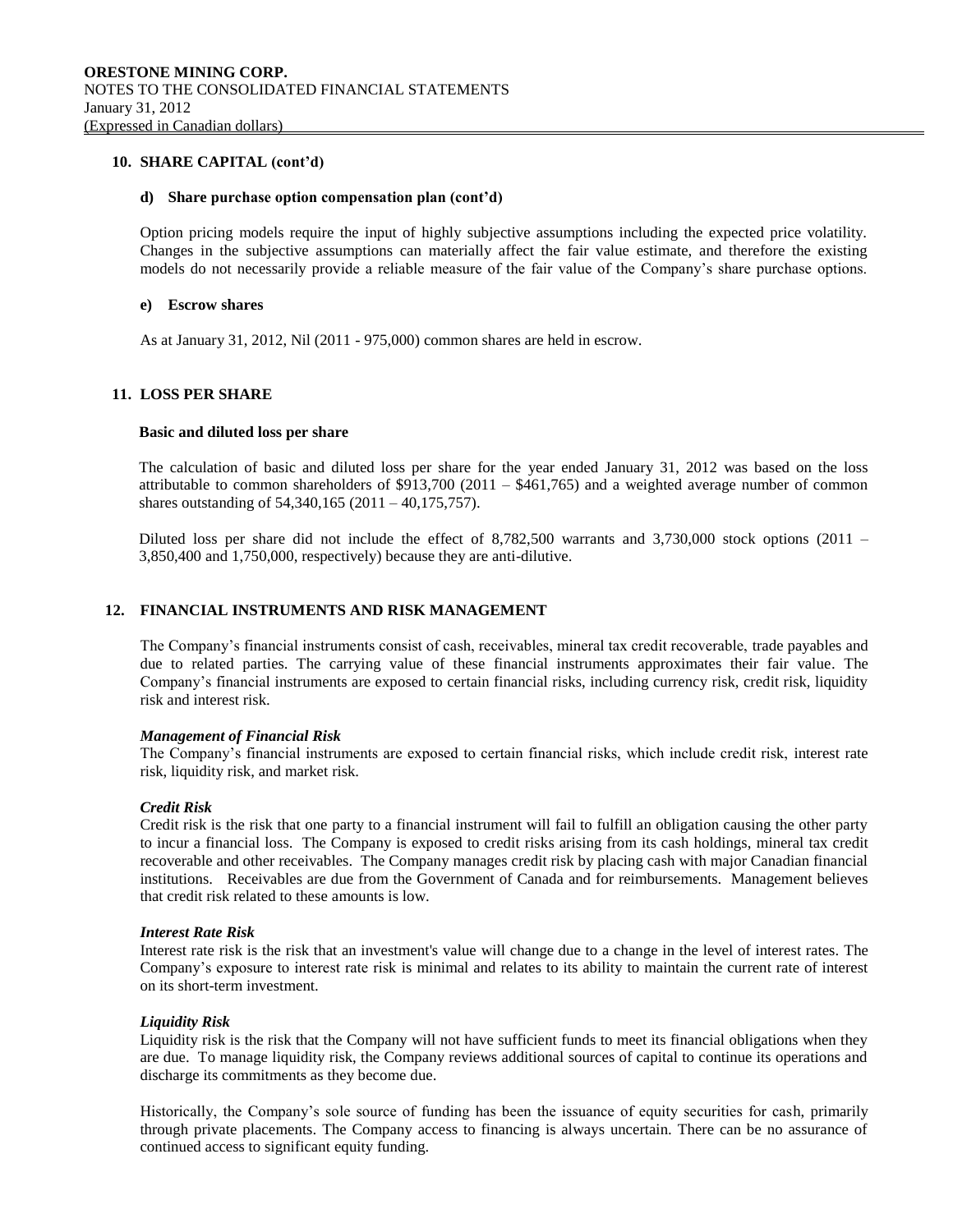## **12. FINANCIAL INSTRUMENTS AND RISK MANAGEMENT (cont'd)**

#### *Market Risk*

Market risk is the risk that the fair value or future cash flows of a financial instrument will fluctuate because of changes in market prices. Market risk comprises three types of risk: currency risk, interest rate risk and price risk. The Company is not subject to currency risk as the functional currency is the Canadian dollar. The Company does not use any form of derivative or hedging instruments to reduce its foreign currency risk. The Company is not affected by price risk.

## *Management of Industry Risk*

The Company is engaged primarily in the mineral exploration field and manages related industry risk issues directly. The Company is potentially at risk for environmental reclamation and fluctuations in commodity based market prices associated with resource property interests. Management is of the opinion that the Company addresses environmental risk and compliance in accordance with industry standards and specific project environmental requirements.

## **13. CAPITAL MANAGEMENT**

The Company considers its capital structure to be shareholders' equity represented by net assets over liabilities. The Company manages its capital structure based on the funds available to the Company, in order to support acquisition, maintenance, exploration, and development of exploration and evaluation assets.

The Board of Directors has not established any quantitative return on capital criteria for management, instead relying on the expertise of the Company's management to sustain future development of the business.

The properties in which the Company currently has interests are in the exploration stage so the Company is dependent on external financing to fund its activities. In order to carry out activities and administration, the Company will spend its existing working capital and raise additional amounts as needed.

The Company is not subject to externally imposed capital restrictions.

### **14. SUPPLEMENTAL CASH FLOW INFORMATION**

Significant non-cash transactions were as follows:

|                                                                               | 2012    | 2011      |
|-------------------------------------------------------------------------------|---------|-----------|
|                                                                               | \$      | <b>S</b>  |
| Reallocation of deposit to exploration and evaluation assets                  |         | 63,548    |
| Exploration and evaluation assets in accounts payable and accrued liabilities | 289,095 | 51,676    |
| Exploration and evaluation assets in due to related parties                   |         | 58,515    |
| Shares issued on property acquisitions                                        |         | 14,000    |
| Shares issued on settlement of loan payable                                   |         | 7,500     |
| Shares issued on settlement of debt.                                          | 419,552 |           |
| Shares issued for finders' fees                                               |         | 10,000    |
| Fair value of warrants                                                        | 311,890 | 5,270     |
| Shares issued on RTO                                                          |         | 1,118,760 |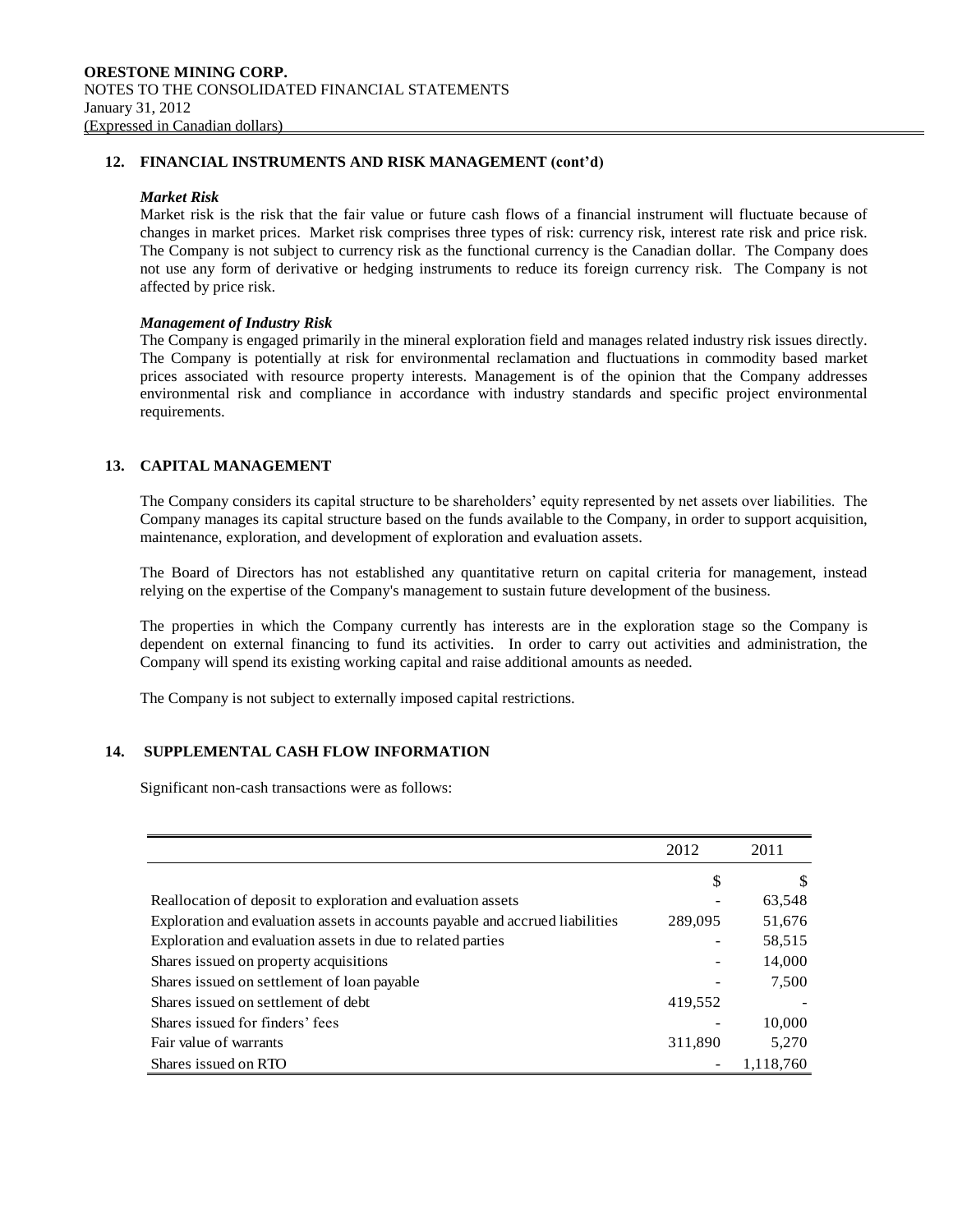## **15. SUBSEQUENT EVENTS**

On April 18, 2012, the Company announced that it had retained Senergy Communications Inc ("Senergy") to provide investor relations services . In exchange for its services the Company granted Senergy 300,000 stock options exercisable until July 15, 2012 at a price of \$0.10 per share.

On May 16, 2012, the Company announced a non-brokered private placement consisting of a maximum of 10,000,000 common shares at a price of \$0.05 per share and a maximum of 7,142,857 flow-through shares at a price of \$0.07 per flow-through share for aggregate gross proceeds of up to \$1,000,000. The Company may pay a finder's fee consisting of (a) a fee equal to up to 7% payable in cash and (b) issuing non-transferable finder's warrants equal to up to 7% of the number of shares and/or flow-through shares sold under the private placement, each finder's warrant entitling the holder thereof to acquire one common share of the Company at an exercise price of \$0.05 or \$0.07 respectively for a period of one year from the closing date.

## **16. TRANSITION TO INTERNATIONAL FINANCIAL REPORTING STANDARDS**

As stated in Note 2, these are the Company's first consolidated financial statements for the period covered by its first annual financial statements prepared in accordance with IFRS.

The Company adopted IFRS in accordance with IFRS 1, First-time Adoption of International Financial Reporting Standards ("IFRS 1). The first date at which IFRS was applied was January 1, 2010 ("Transition Date"). IFRS 1 provides for certain mandatory exceptions and optional exemptions for first-time adopters of IFRS.

IFRS 1 requires that the same policies are applied for all periods presented in the first IFRS financial statements and that those policies comply with IFRSs in effect as at the end of the first IFRS annual reporting period. Accordingly, the opening IFRS statement of financial position, 2010 comparatives and current year financial statements have been prepared using the same policies. The previously presented 2011 Canadian GAAP financial information has been reconciled to the IFRS information as part of this transition note in accordance with the requirements of IFRS 1. Further, the policies applied have been done so on a full retrospective basis unless an alternative treatment is permitted or required by an IFRS 1 exemption or exception. These are discussed below.

#### **Elections upon first-time adoption of IFRS**

The IFRS 1 exemption by the elected Company in the conversion from Canadian GAAP to IFRS is as follows:

#### **(i) Share-based payment transactions**

IFRS 1 encourages, but does not require, first-time adopters to apply IFRS 2 *Share-based Payment* to equity instruments that were granted on or before November 7, 2002, or equity instruments that were granted subsequent to November 7, 2002 and vested before the later of the date of transition to IFRS and January 1, 2005. The Company has elected not to apply IFRS 2 to awards that vested prior to the Transition Date.

#### **Mandatory exceptions under IFRS**

The IFRS 1 mandatory exception applied by the Company in the conversion from Canadian GAAP to IFRS is as follows:

#### **(i) Estimates**

In accordance with IFRS 1, an entity's estimates under IFRS at the date of transition to IFRS must be consistent with estimates made for the same date under previous GAAP unless there is objective evidence that those estimates were made in error. The Company's IFRS estimates as at the Transition Date are consistent with its Canadian GAAP estimates as at that date.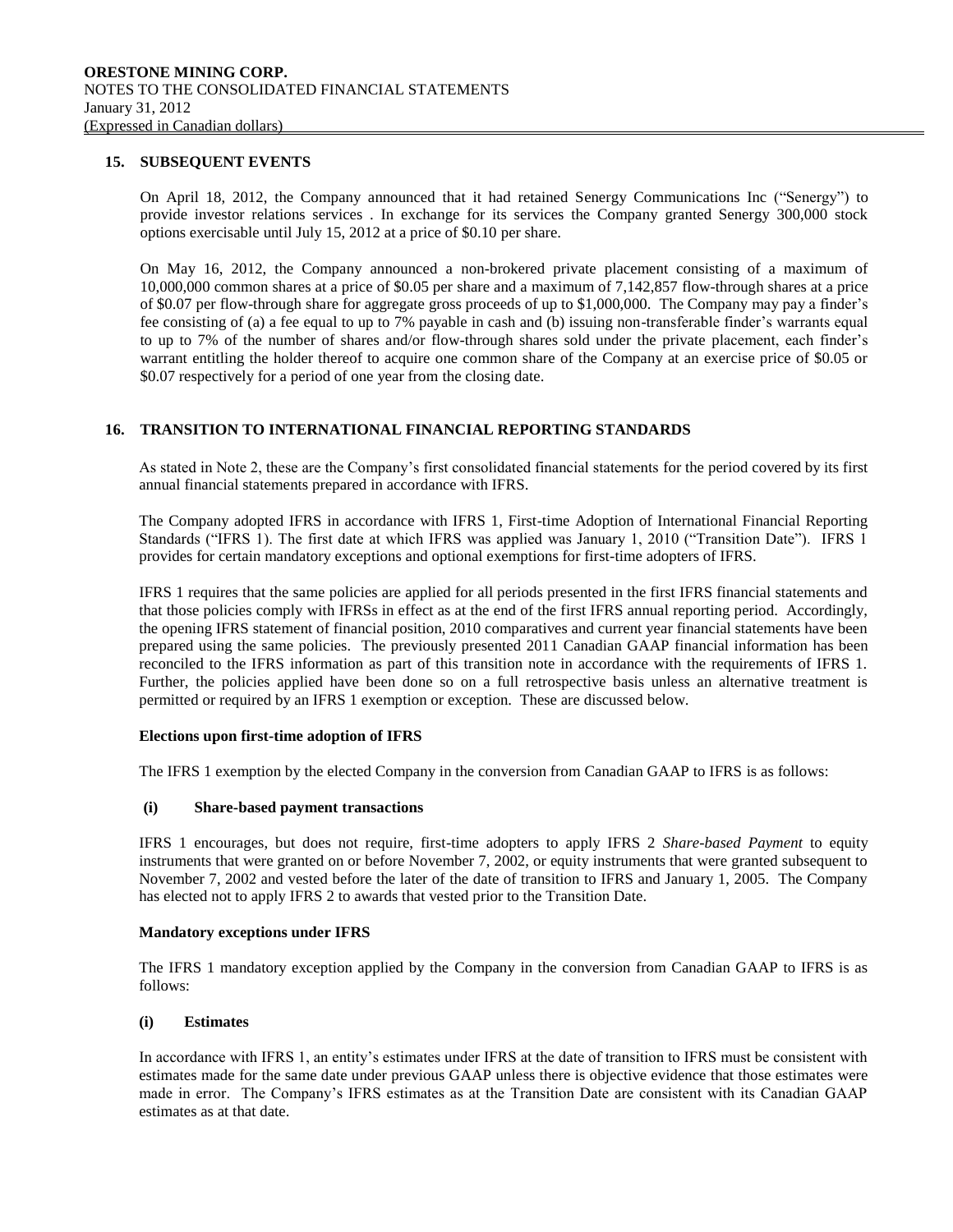## **16. TRANSITION TO INTERNATIONAL FINANCIAL REPORTING STANDARDS (cont'd)**

## **(ii) Reclassification within equity section**

Under Canadian GAAP, a balance within contributed surplus existed to record the issuance of warrants, agent's options and equity-settled employee benefits. Upon adoption of IFRS, the balance in this account has been reclassified to "Reserves".

# **(iii) Deferred tax on exploration and evaluation assets**

As of January 31, 2011, the Company recognized a deferred income tax expense of \$84,848 arising from completion of the RTO as the difference between the allocated fair value and the tax base of the assets acquired. IAS 12, Income Taxes does not permit the recognition of deferred taxes on such transactions. As a result, the Company has derecognized the deferred income tax expense and liability which had previously been recognized on the transaction.

## **Reconciliations of Canadian GAAP to IFRS**

IFRS 1 requires an entity to reconcile equity and comprehensive income for prior periods presented under Canadian GAAP to IFRSs as of the same date. On conversion from Canadian GAAP to IFRS there was no significant net impact on the consolidated statements of cash flows for the year ended January 31, 2011. The analysis which follows represents the reconciliations from Canadian GAAP to IFRS for the respective years noted: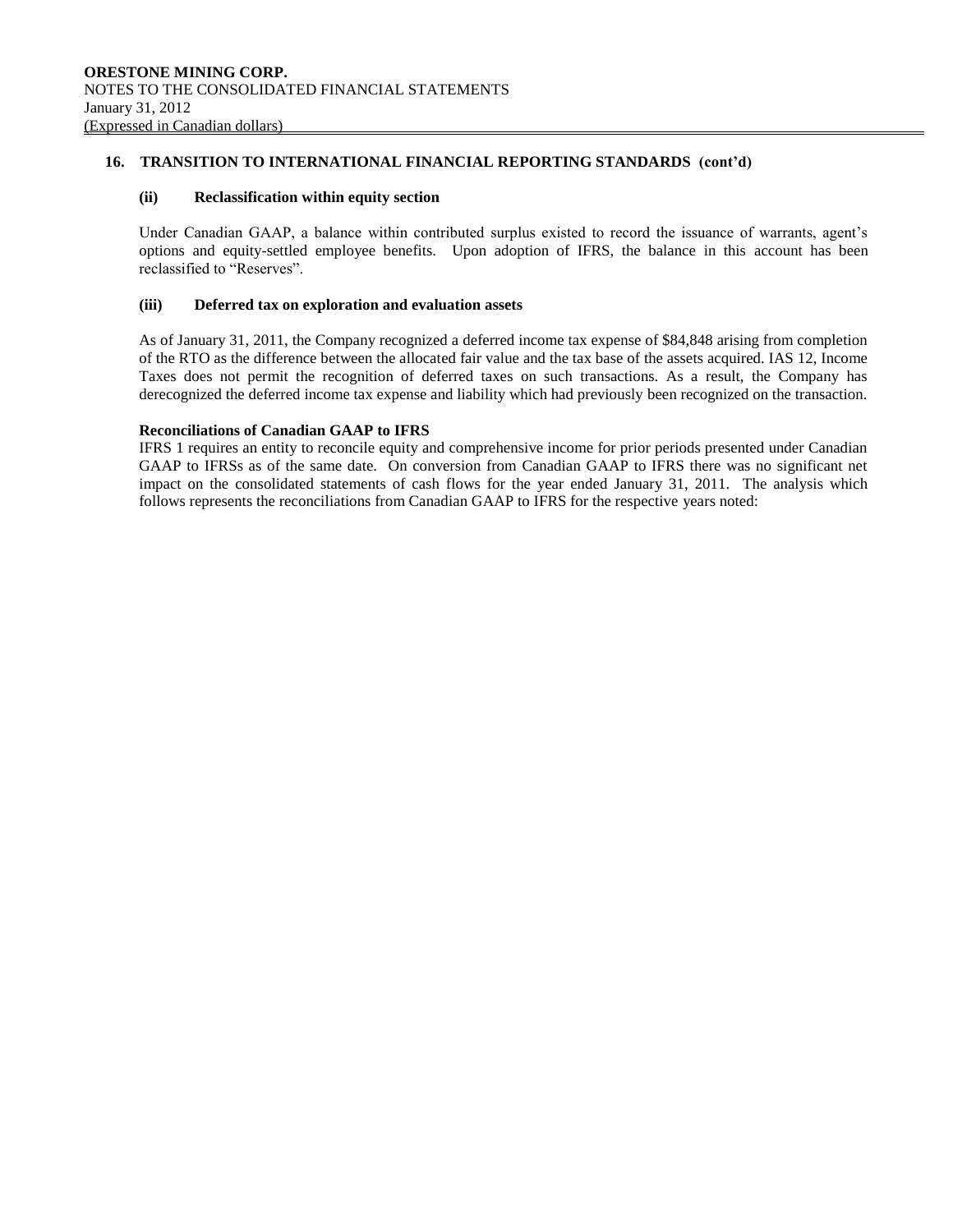## **ORESTONE MINING CORP.** NOTES TO THE CONSOLIDATED FINANCIAL STATEMENTS January 31, 2012 (Expressed in Canadian dollars)

## **16. TRANSITION TO INTERNATIONAL FINANCIAL REPORTING STANDARDS (cont'd) RECONCILIATION OF CONSOLIDATED STATEMENT OF FINANCIAL POSITION**

|                                   |         | <b>Effect of transition to IFRS</b><br><b>February 1, 2010</b> |                          |                          | <b>Effect of transition to IFRS</b><br><b>January 31, 2011</b> |                          |             |
|-----------------------------------|---------|----------------------------------------------------------------|--------------------------|--------------------------|----------------------------------------------------------------|--------------------------|-------------|
|                                   |         | Notes Canadian GAAP                                            | Adj                      | <b>IFRS</b>              | <b>Canadian GAAP</b>                                           | Adj                      | <b>IFRS</b> |
| <b>ASSETS</b>                     |         | \$                                                             | \$                       | \$                       | \$                                                             | \$                       | \$          |
|                                   |         |                                                                |                          |                          |                                                                |                          |             |
| <b>Current assets</b>             |         |                                                                |                          |                          |                                                                |                          |             |
| Cash                              |         | 29,350                                                         |                          | 29,350                   | 21,646                                                         |                          | 21,646      |
| Receivables                       |         | 2,769                                                          |                          | 2,769                    | 83,500                                                         |                          | 83,500      |
| Mineral tax credit recoverable    |         | 28,582                                                         | L,                       | 28,582                   | 76,082                                                         |                          | 76,082      |
| Prepaids                          |         |                                                                |                          | $\overline{\phantom{a}}$ | 2,835                                                          | $\overline{\phantom{a}}$ | 2,835       |
|                                   |         | 60,701                                                         | $\overline{a}$           | 60,701                   | 184,063                                                        | $\overline{a}$           | 184,063     |
| <b>Non-current assets</b>         |         |                                                                |                          |                          |                                                                |                          |             |
| Exploration and evaluation assets | 16(iii) | 2,146,095                                                      |                          | 2,146,095                | 2,728,843                                                      | 84,848                   | 2,813,691   |
| Property, plant and equipment     |         | 5,664                                                          | L,                       | 5,664                    | 3,981                                                          | L,                       | 3,981       |
| Deposits                          |         | 81,048                                                         | L,                       | 81,048                   | 17,500                                                         |                          | 17,500      |
| Reclamation bond                  |         | $\overline{\phantom{a}}$                                       | $\overline{\phantom{a}}$ | $\overline{\phantom{a}}$ | 29,000                                                         | $\overline{\phantom{a}}$ | 29,000      |
|                                   |         | 2,232,807                                                      | ÷,                       | 2,232,807                | 2,779,324                                                      | 84,848                   | 2,864,172   |
|                                   |         | 2,293,508                                                      |                          | 2,293,508                | 2,963,387                                                      | 84,848                   | 3,048,235   |
| <b>LIABILITIES</b>                |         |                                                                |                          |                          |                                                                |                          |             |
| <b>Current</b>                    |         |                                                                |                          |                          |                                                                |                          |             |
| Trade and other payables          |         | 110,623                                                        | L,                       | 110,623                  | 233,785                                                        |                          | 233,785     |
| Due to related parties            |         |                                                                |                          |                          | 178,070                                                        |                          | 178,070     |
| Loans payable                     |         | 225,000                                                        | $\overline{\phantom{a}}$ | 225,000                  | $\overline{\phantom{a}}$                                       | $\overline{\phantom{a}}$ | $\sim$      |
|                                   |         | 335,623                                                        | $\overline{\phantom{a}}$ | 335,623                  | 411,855                                                        | $\overline{\phantom{a}}$ | 411.855     |
| <b>SHAREHOLDERS EQUITY</b>        |         |                                                                |                          |                          |                                                                |                          |             |
| Share capital                     |         | 2,540,989                                                      |                          | 2,540,989                | 3,675,979                                                      | $\blacksquare$           | 3,675,979   |
| Reserves                          | 16(iii) |                                                                |                          |                          |                                                                | 5,270                    | 5,270       |
| Contributed surplus               | 16(ii)  |                                                                |                          |                          | 5,270                                                          | (5,270)                  |             |
| Deficit                           | 16(iii) | (583, 104)                                                     |                          | (583, 104)               | (1, 129, 717)                                                  | 84,848                   | (1,044,869) |
|                                   |         | 1,957,885                                                      | $\overline{\phantom{a}}$ | 1,957,885                | 2,551,532                                                      | 84,848                   | 2,636,380   |
|                                   |         | 2,293,508                                                      |                          | 2,293,508                | 2,963,387                                                      | 84,848                   | 3,048,235   |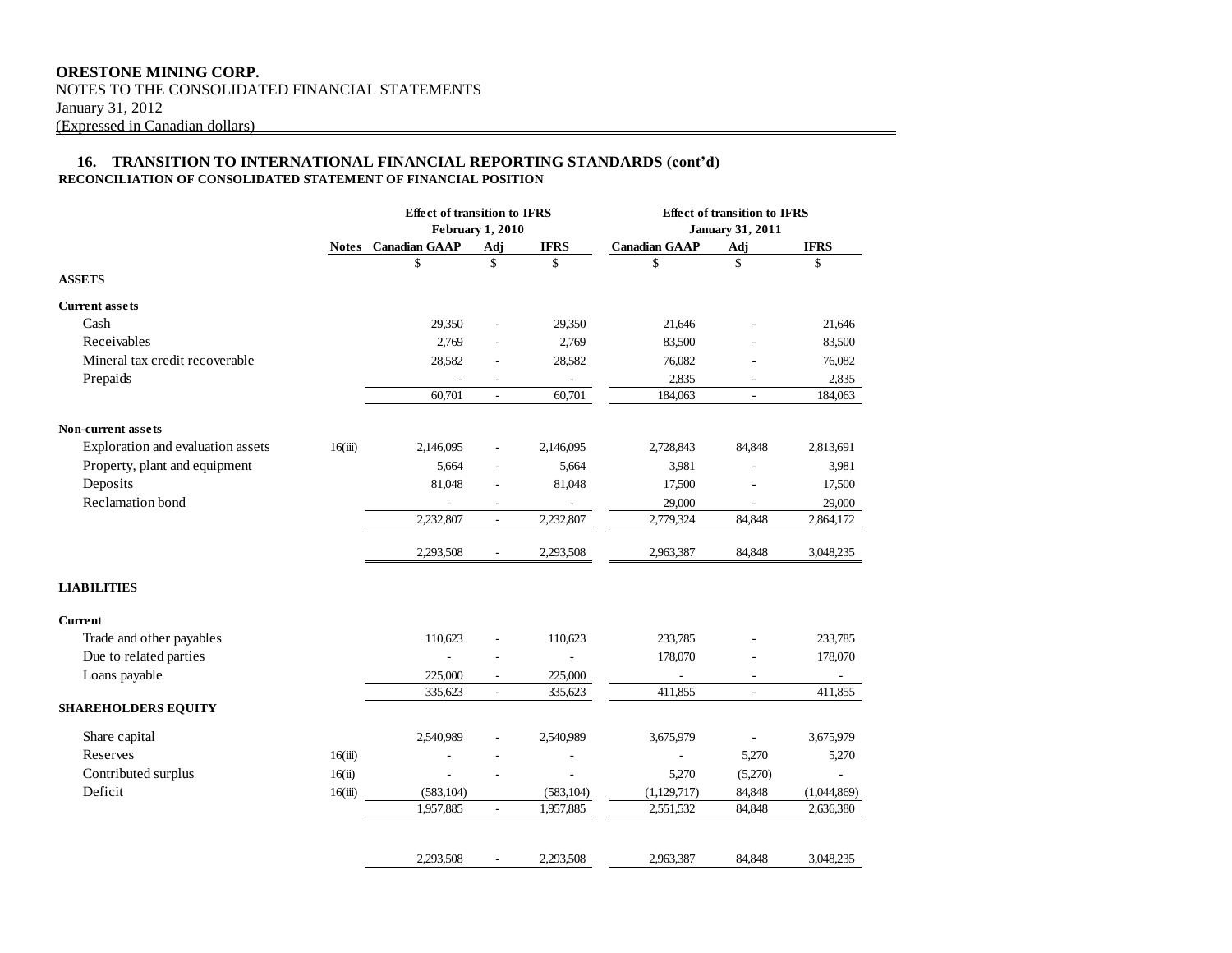# **16. TRANSITION TO INTERNATIONAL FINANCIAL REPORTING STANDARDS (cont'd)**

# **RECONCILIATION OF CONSOLIDATED STATEMENT OF COMPREHENSIVE LOSS**

|                                    |              | <b>Year ended</b><br><b>January 31, 2011</b> |                          |             |  |  |  |
|------------------------------------|--------------|----------------------------------------------|--------------------------|-------------|--|--|--|
|                                    |              | Canadian                                     |                          |             |  |  |  |
|                                    | <b>Notes</b> | <b>GAAP</b>                                  | Adj                      | <b>IFRS</b> |  |  |  |
|                                    |              | \$                                           | \$                       | \$          |  |  |  |
| <b>EXPENSES</b>                    |              |                                              |                          |             |  |  |  |
| Consulting                         |              | 54,934                                       |                          | 54,934      |  |  |  |
| Depreciation                       |              | 1,683                                        |                          | 1,683       |  |  |  |
| Filing fees                        |              | 29,191                                       |                          | 29,191      |  |  |  |
| Investor relations                 |              | 5,069                                        |                          | 5,069       |  |  |  |
| Management fees                    |              | 109,238                                      |                          | 109,238     |  |  |  |
| Office, rent and miscellaneous     |              | 31,075                                       |                          | 31,075      |  |  |  |
| Professional fees                  |              | 248,075                                      | $\overline{\phantom{0}}$ | 248,075     |  |  |  |
|                                    |              | 479,265                                      |                          | 479,265     |  |  |  |
| <b>OTHER ITEMS</b>                 |              |                                              |                          |             |  |  |  |
| Gain on settlement of loan payable |              | 17,500                                       |                          | 17,500      |  |  |  |
| <b>LOSS BEFORE TAX</b>             |              | 461,765                                      |                          | 461,765     |  |  |  |
| Deferred income tax expense        | 16(iii)      | 84,848                                       | (84, 848)                |             |  |  |  |
| <b>COMPREHENSIVE LOSS</b>          |              | 546,613                                      | (84, 848)                | 461,765     |  |  |  |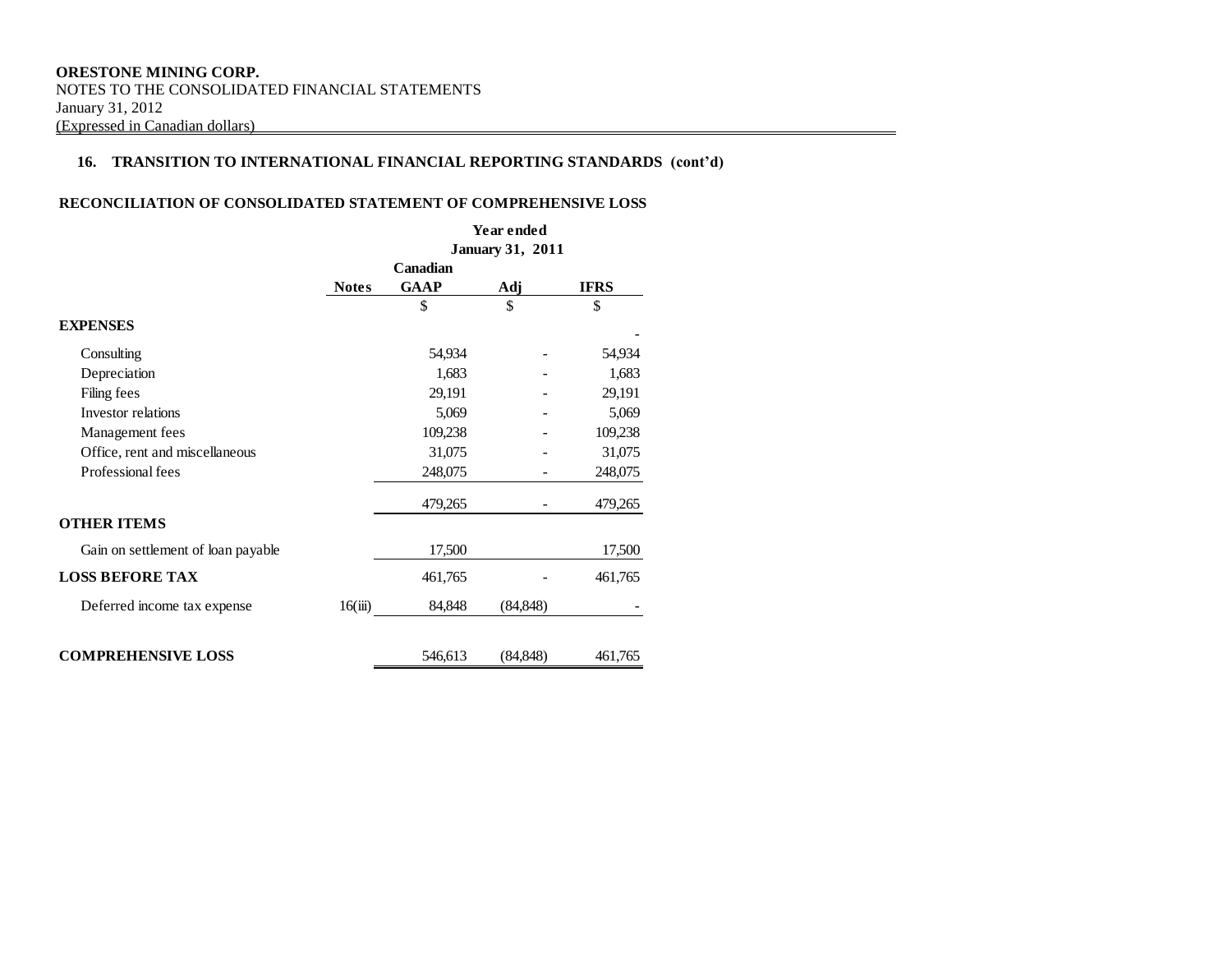# **16. TRANSITION TO INTERNATIONAL FINANCIAL REPORTING STANDARDS (cont'd)**

# **RECONCILIATION OF CASH FLOWS**

|                                             |              | Year ended January 31, 2011 |                  |             |  |  |
|---------------------------------------------|--------------|-----------------------------|------------------|-------------|--|--|
|                                             |              |                             | <b>Effect</b> of |             |  |  |
|                                             |              | Canadian                    | transition       |             |  |  |
|                                             | <b>Notes</b> | <b>GAAP</b>                 | to IFRS          | <b>IFRS</b> |  |  |
| CASH FLOWS FROM OPERATING ACTIVITIES        |              | \$                          | \$               | \$          |  |  |
| Net loss                                    |              | (546, 613)                  | 84,848           | (461,765)   |  |  |
| Depreciation                                |              | 1,683                       |                  | 1,683       |  |  |
| Gain on settlement of debt                  |              | (17,500)                    |                  | (17,500)    |  |  |
| Future income tax                           | 16(iii)      | 84,848                      | (84, 848)        |             |  |  |
|                                             |              | (477, 582)                  |                  | (477,582)   |  |  |
| Changes in non-cash working-capital items:  |              |                             |                  |             |  |  |
| Receivables                                 |              | 61,164                      |                  | 61,164      |  |  |
| Prepaids                                    |              | (1,960)                     |                  | (1,960)     |  |  |
| Trade and other payables                    |              | 55,743                      |                  | 55,743      |  |  |
| Due to related parties                      |              | 119,555                     |                  | 119,555     |  |  |
|                                             |              | (243,080)                   |                  | (243,080)   |  |  |
| <b>CASH FLOWS FROM INVESTING ACTIVITIES</b> |              |                             |                  |             |  |  |
| Cash acquired in reverse take-over          |              | 439,419                     |                  | 439,419     |  |  |
| Exploration and evaluation assets           |              | (209,043)                   |                  | (209,043)   |  |  |
| <b>Reclamation</b> bonds                    |              | 5,000                       |                  | 5,000       |  |  |
|                                             |              | 235,376                     |                  | 235,376     |  |  |
|                                             |              |                             |                  |             |  |  |
| <b>CHANGE IN CASH</b>                       |              | (7,704)                     |                  | (7,704)     |  |  |
| <b>CASH, BEGINNING</b>                      |              | 29,350                      |                  | 29,350      |  |  |
| <b>CASH, ENDING</b>                         |              | 21,646                      |                  | 21,646      |  |  |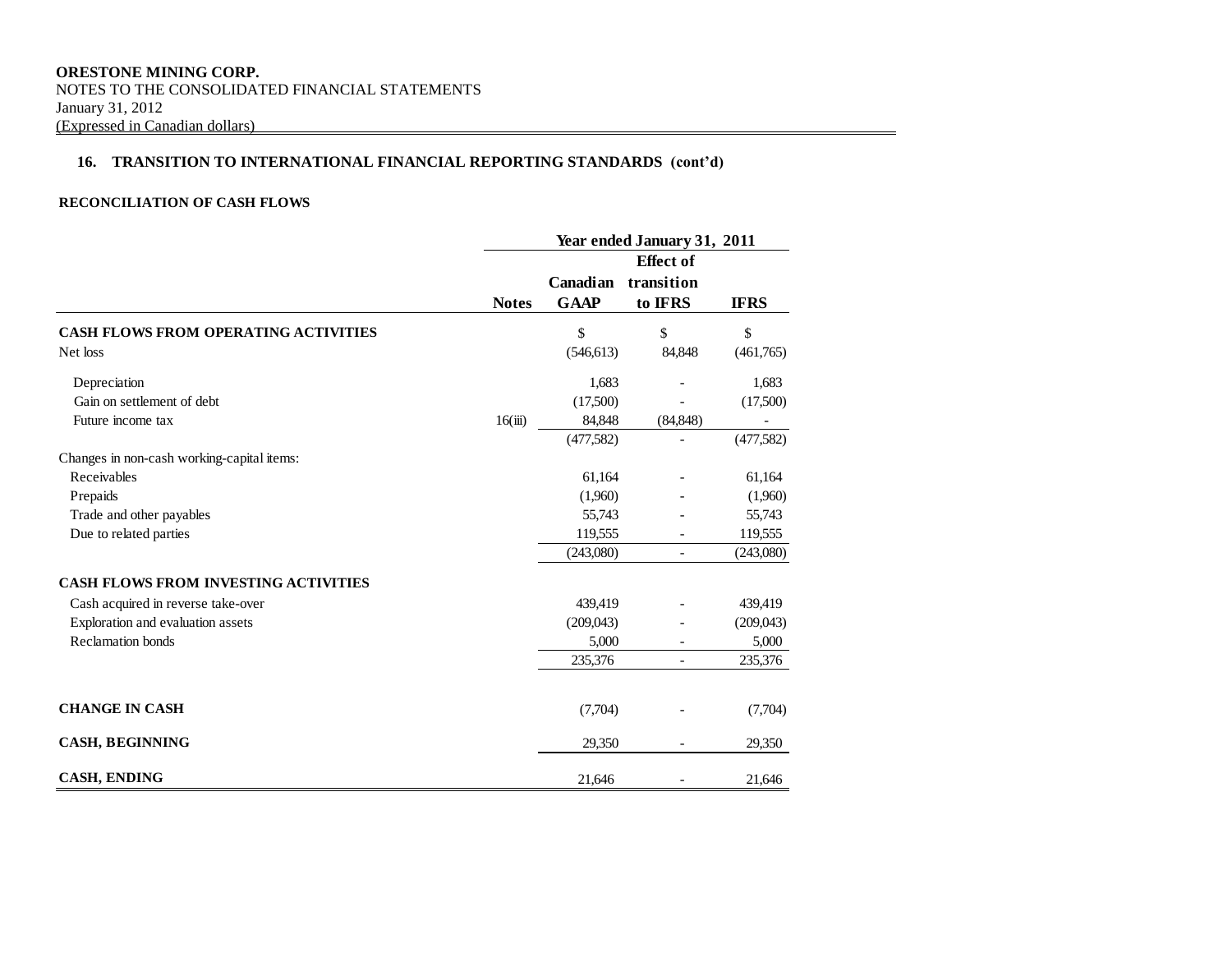# **17. INCOME TAXES**

A reconciliation of the expected income tax recovery to the actual income tax recovery is as follows:

|                               | 2012             |    | 2011       |
|-------------------------------|------------------|----|------------|
| Loss for the year             | \$<br>(913,700)  | S  | (461,765)  |
| Statutory tax rate            | 26.50%           |    | 28.50%     |
|                               |                  |    |            |
| Expected income tax recovery  | \$<br>(242, 131) | S  | (131,603)  |
| Permanent differences         | 81,643           |    |            |
| Impact of tax rate changes    | 8,173            |    | 36,711     |
| Change in prior year estimate | 16,109           |    | (167, 336) |
| Change in valuation allowance | 136,206          |    | 262,228    |
|                               |                  |    |            |
| Deferred income tax recovery  |                  | \$ |            |

The Company has the following deductible temporary differences for which no deferred tax asset has been recognized:

|                                                          |    | 2012                 |   | 2011                |
|----------------------------------------------------------|----|----------------------|---|---------------------|
| Exploration and evaluation assets<br>Loss carry-forwards | S  | 187,502<br>2,287,442 | S | 25,000<br>1,755,711 |
| Equipment<br>Share issuance costs                        |    | 25,894<br>177,981    |   | 24,750<br>272,399   |
|                                                          | \$ | 2,678,819            | S | 2,077,860           |

The tax pools relating to these deductible temporary differences expire as follows:

|           |    | Exploration<br>and evaluation<br>assets |    |                         |    |                         |  |
|-----------|----|-----------------------------------------|----|-------------------------|----|-------------------------|--|
|           |    |                                         |    | Loss carry-<br>forwards |    | Share<br>issuance costs |  |
|           |    |                                         |    |                         |    |                         |  |
| 2012      | \$ |                                         | \$ |                         | \$ | 93,554                  |  |
| 2013      |    | $\overline{\phantom{a}}$                |    |                         |    | 61,973                  |  |
| 2014      |    |                                         |    |                         |    | 11,226                  |  |
| 2015      |    |                                         |    |                         |    | 11,228                  |  |
| 2028      |    | ۰                                       |    | 82,258                  |    | -                       |  |
| 2029      |    |                                         |    | 589,427                 |    |                         |  |
| 2030      |    |                                         |    | 565,162                 |    |                         |  |
| 2031      |    |                                         |    | 458,077                 |    |                         |  |
| 2032      |    |                                         |    | 592,518                 |    |                         |  |
| No expiry |    | 187,502                                 |    |                         |    |                         |  |
|           | \$ | 187,502                                 | \$ | 2,287,442               | \$ | 177,981                 |  |